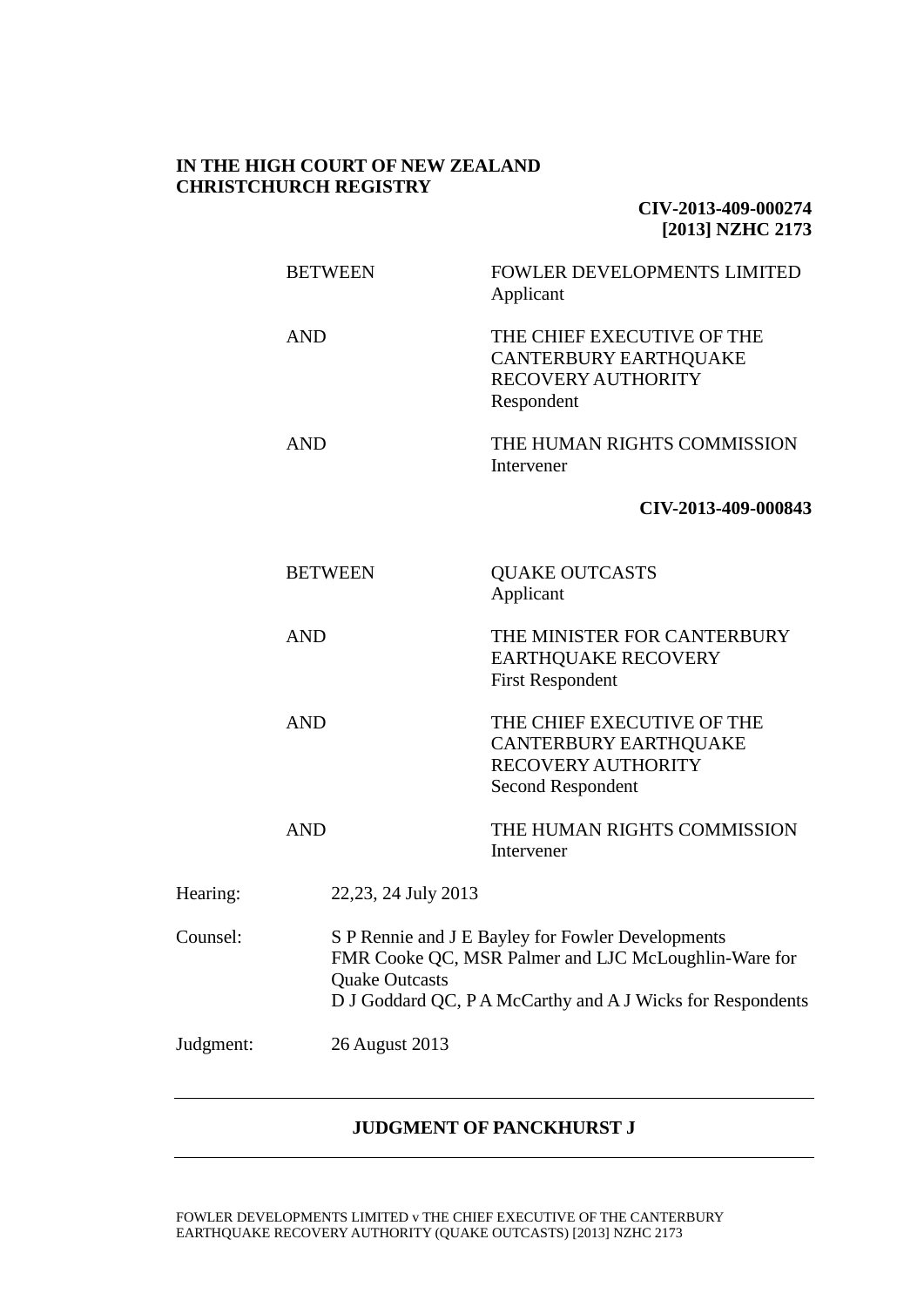# **Index**

| Are the property rights of owners within the red zone adversely affected?[17] |        |
|-------------------------------------------------------------------------------|--------|
| Common ground                                                                 | [17]   |
| The factual background                                                        | [22]   |
| The statutory framework                                                       | $[44]$ |
| Analysis of the Red Zone Decision                                             | $[55]$ |
| Do the principles in De Keyser's case apply here?                             | [66]   |
| Is the relief sought appropriate?                                             | $[74]$ |
|                                                                               |        |
| Who was the decision-maker?                                                   | [82]   |
| Grounds of challenge                                                          | [88]   |
| The offers were not made under the Act                                        | [90]   |
| The other grounds of challenge.                                               | [91]   |
|                                                                               |        |
|                                                                               |        |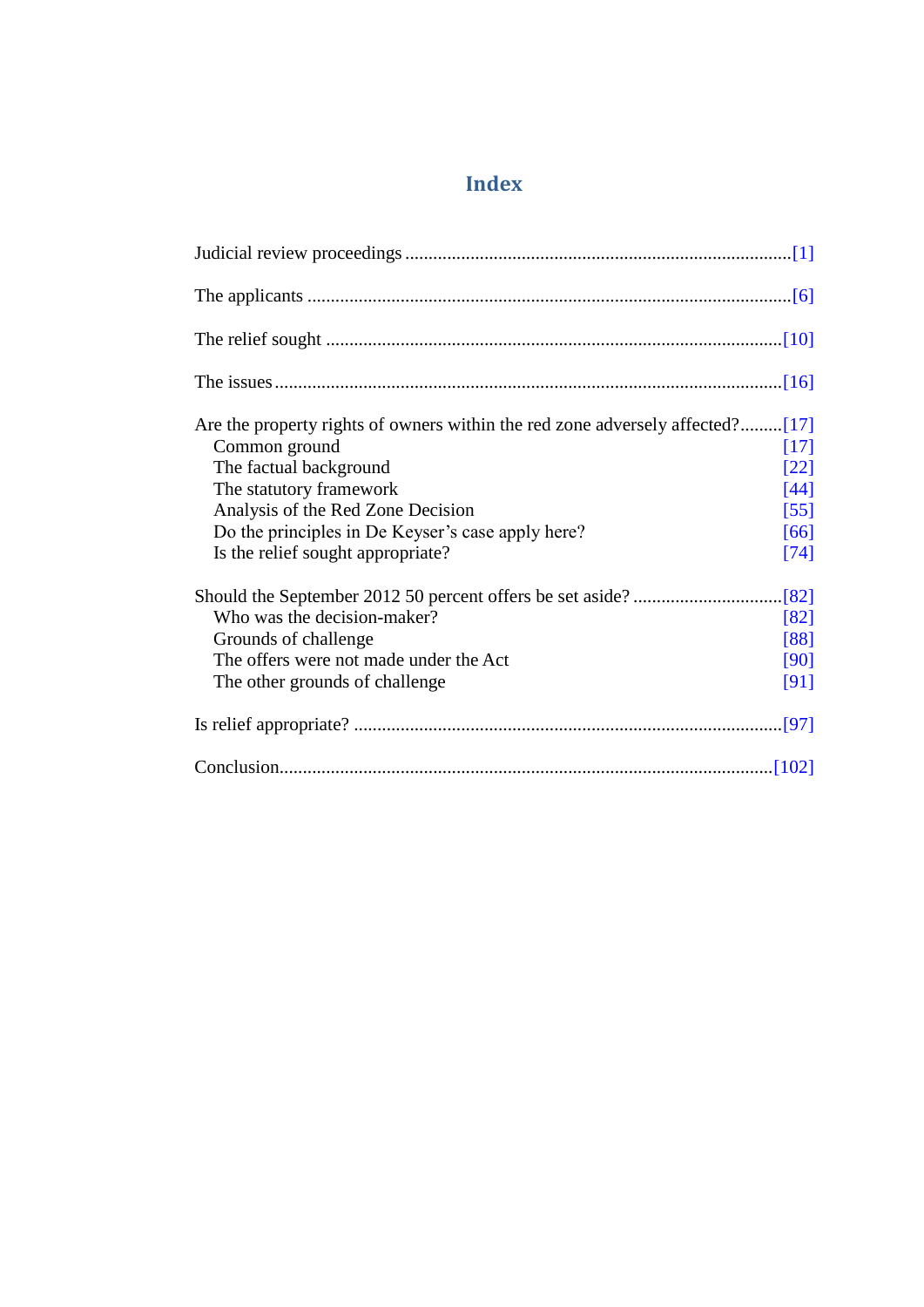#### <span id="page-2-0"></span>**Judicial review proceedings**

[1] This case concerns two applications for judicial review heard together by consent. The genesis of each proceeding was the making of offers by the chief executive of the Canterbury Earthquake Recovery Authority (CERA) to purchase either vacant land, or uninsured residential properties, for 50 percent of the 2007 rating value of the land. The land or properties are situated in the Christchurch residential red zone. The zone defines land areas considered unlikely to be suitable for continued residential occupation for a prolonged period.

[2] The applicants, Fowler Developments Limited and the Quake Outcasts (an unincorporated group of land and property owners who are identified in a schedule containing individual names and addresses) are aggrieved at the level of the buy-out offer. In particular, they consider that their treatment is unequal by comparison to that accorded to insured residential property owners who received a 100 percent buyout offer.

[3] The applications for judicial review assert various grounds of challenge. The principal ground is that the 50 percent offers are unlawful because they were not made in accordance with the requirements of the Canterbury Earthquake Recovery Act 2011 (the Act). It is also alleged that the 50 percent offers are oppressive, disproportionate, and in breach of the applicants' human rights.

[4] The principal relief sought is that the decisions which gave rise to the 50 percent offer be set aside and that the decision-maker(s) be required to reconsider the individual situations of the applicants in terms of the purposes and principles of the Act.

[5] The Human Rights Commission (HRC) was joined as an intervener, since it considers that the case raises significant human rights concerns. The Commission filed detailed written submissions, but did not appear at the hearing.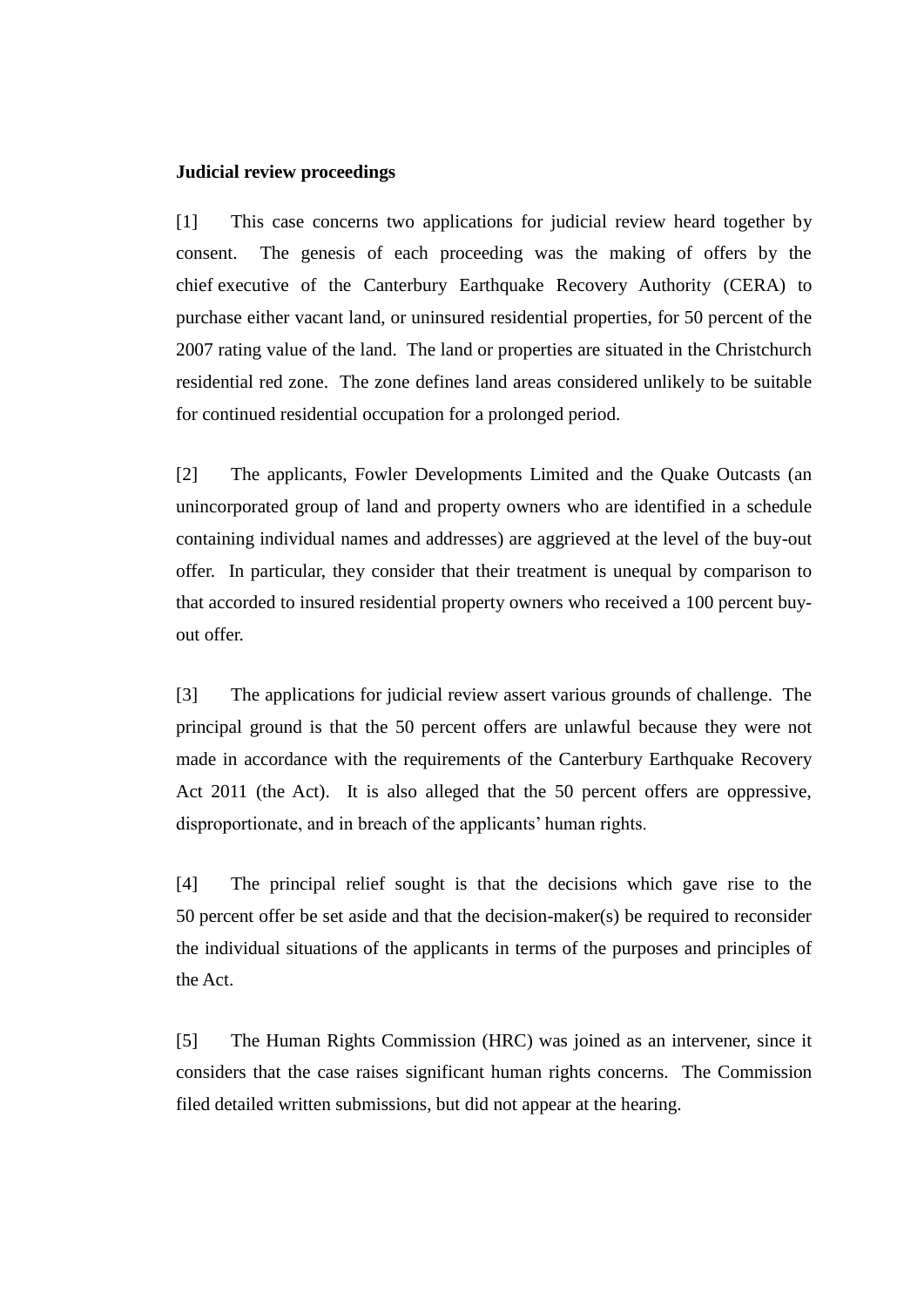#### <span id="page-3-0"></span>**The applicants**

[6] As its name implies, Fowler Developments Limited (the Company) is a property development company. At the time of the devastating Canterbury Earthquakes from September 2010 to June 2011 the Company owned 11 residential sections at Brooklands, on the north-eastern outskirts of Christchurch. The sections had rating values of either \$170,000 or \$190,000 each, and a total value of \$1.95 million. On 23 June 2011 the Prime Minister and the Minister for the Canterbury Earthquake Recovery (the Minister) announced the creation of the Christchurch residential red zone. (Previously the central business district area of the city had been declared a red zone, but this case concerns the residential red zone). The sections owned by Fowler Developments Limited fell within the orange zone – areas where further work was required to determine if land repair and residential occupation was feasible in the short to medium term.

[7] In November 2011, however, the Brooklands residential area was zoned red. Subsequently, the Company received and accepted an offer from the chief executive of CERA to purchase the 11 sections for 50 percent of their rating value (the 50 percent offers). The sale was settled subject to an agreement that the Company's judicial review application could still proceed. By then, the proceeding had already been issued in February 2013.

[8] The Outcasts, as I shall call them, now comprise 46 individual or joint owners of properties in the red zone. At the hearing I made an order for the joinder of a couple who became the  $45<sup>th</sup>$  applicants in this proceeding. Subsequent to the hearing application was made for the joinder of the 46<sup>th</sup> applicant, Barbara Byers, and in the absence of opposition I make an order for her joinder.<sup>1</sup>

[9] The Outcasts own either vacant land, or uninsured residential properties, in the red zone.<sup>2</sup> The division between owners of vacant land and owners of uninsured residences is about equal. They can sell their properties to the Crown for 50 percent of the rating value of the land. Some have done so, subject to an agreement similar to that reached by Fowler Developments Limited. Others have received a purchase

 $\frac{1}{1}$ Pursuant to r 4.56 of the High Court Rules.

One applicant owns an uninsured commercial property.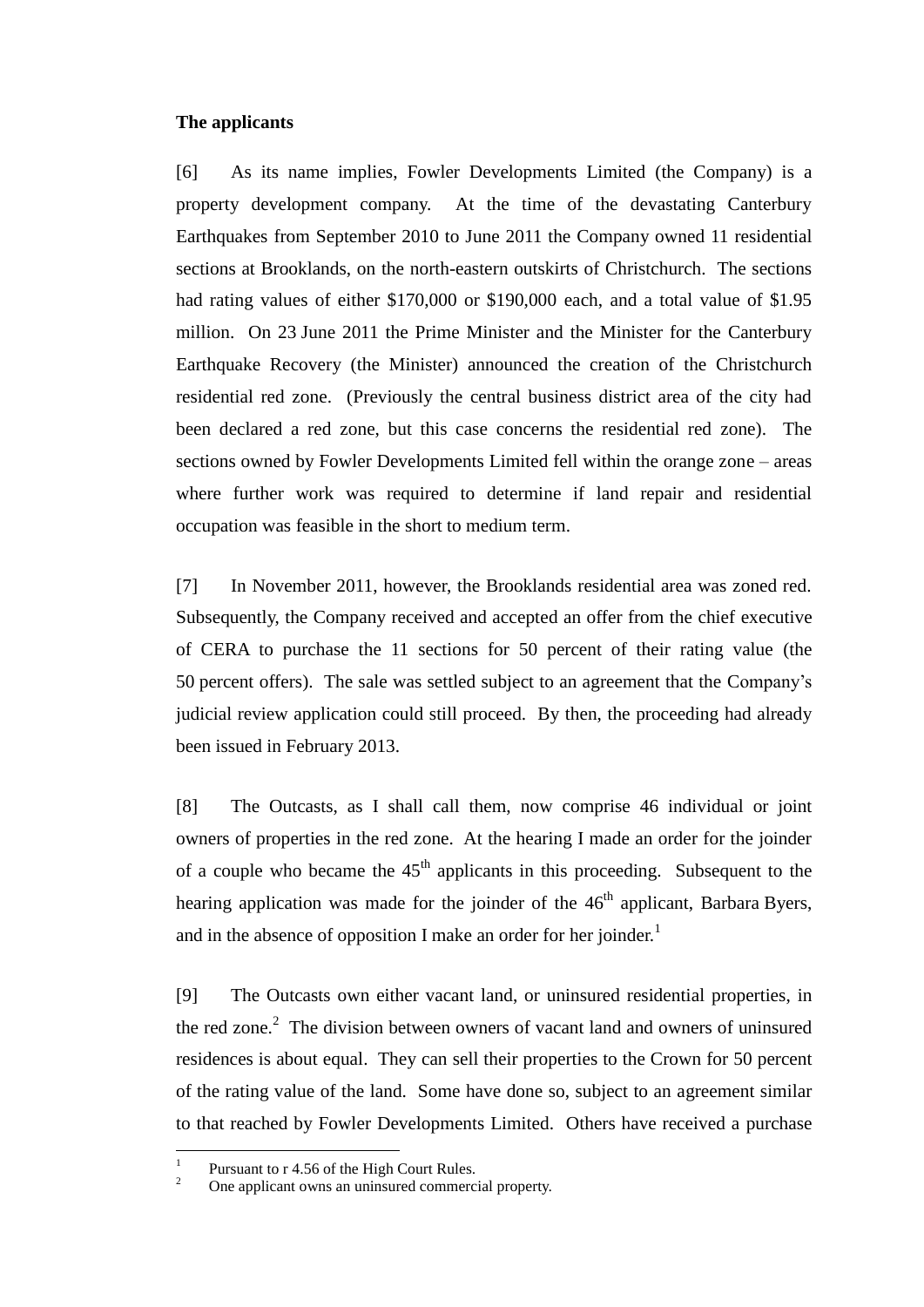offer, but not accepted it. A few did not complete a consent form, and did not therefore receive an offer from the chief executive.

## <span id="page-4-0"></span>**The relief sought**

[10] Fowler Developments Limited sought a declaration that its 50 percent offer was invalid, an order setting aside the decision to make that offer, and a further declaration requiring the chief executive to make a 100 percent offer. The Company's statement of claim alleged that the offer was made pursuant to a power conferred in the Act, but was unlawful for a failure to accord "equal treatment" to all property owners in the red zone, and was also irrational and arbitrary.

[11] The Outcasts' statement of claim was more broadly framed. The relief sought was three declarations: namely that decisions to create the red zone and an associated "clearance strategy", and to make 50 percent offers to the Outcasts, were unlawful; and a further declaration that owners who elected not to accept the 50 percent offer were entitled to remain in their properties supported by essential facilities as permitted by law. In addition, the Outcasts sought a direction consequent on the 50 percent offers being set aside that the chief executive make 100 percent offers to them.

[12] At the hearing the submissions contained a considerable focus upon the implications and appropriateness of the relief claimed. Various alternative approaches were discussed. This culminated in my suggesting to Mr Cooke QC that the preferable course was that he redraft the terms of relief sought by the Outcasts in written form. This was done and presented in the course of counsel's reply submissions. Mr Goddard QC was given leave to respond to the reformulation in writing, which he duly did.

[13] Mr Rennie, on behalf of Fowler Developments Limited, adopted the submissions made on behalf of the Outcasts, but also advanced supplementary submissions on behalf of the Company. As it happens the reformulated relief now sought by the Outcasts is close to that originally sought by the Company, at least with reference to the main point of relief. I propose, therefore, to approach the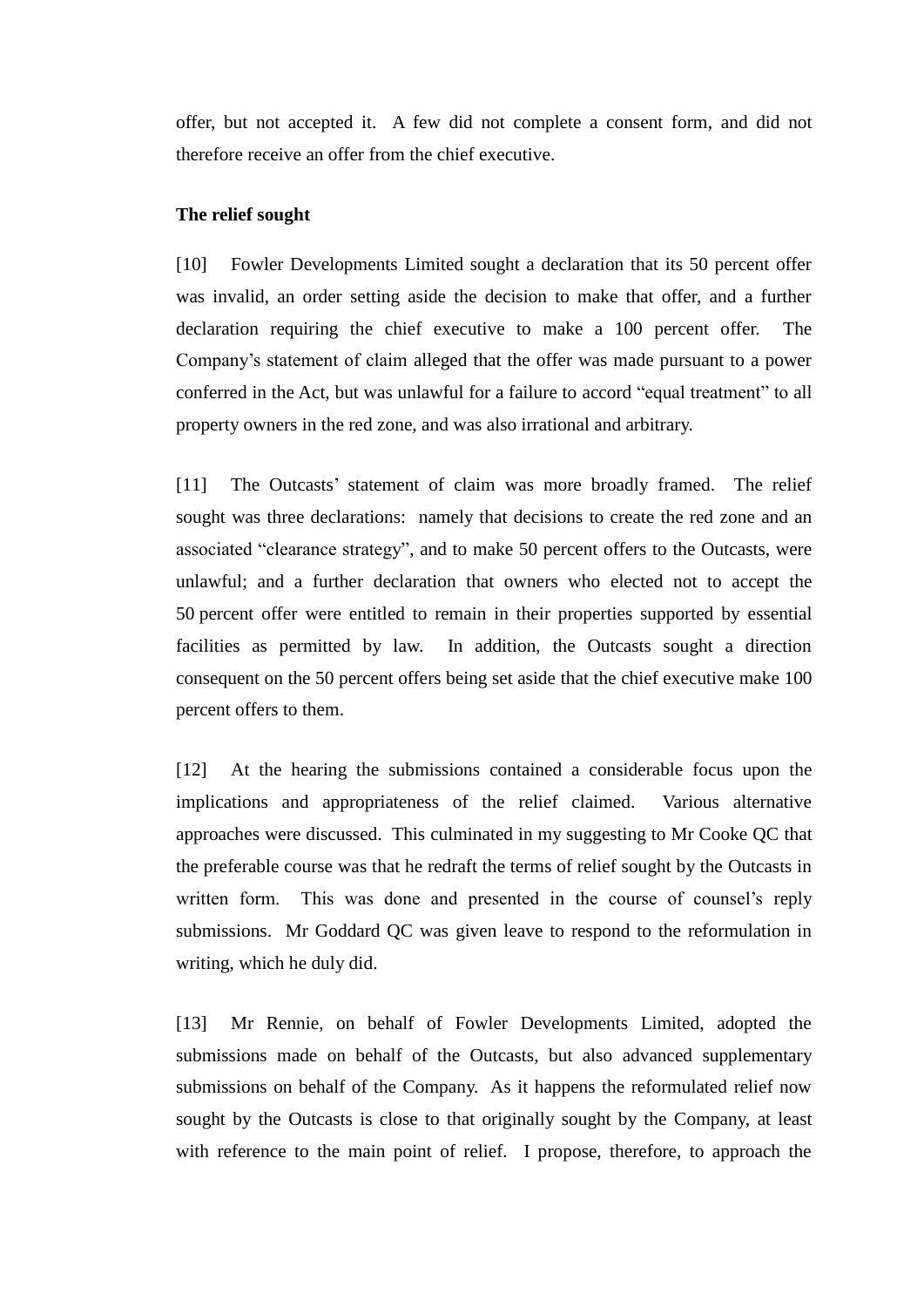question of relief by reference to the Outcasts reformulation. I shall also give separate consideration to the Company's position, if necessary.

- [14] The Outcasts reformulation is as follows:
	- A A declaration that "neither the declaration of the red zone, nor the subsequent offers made by the Crown in those zones affect the existing rights at law of residential occupation of property owners in those zones.
	- B The decision(s) of the respondents to offer to purchase the properties of the Quake Outcasts are set aside, and the matter is remitted to the Ministers and chief executive who made the decisions to make new decisions to offer to purchase the properties in accordance with law, requiring them under s 4(5)(b) of the Judicature Amendment Act 1972 to make such decisions in accordance with the following directions. The decisions should:
		- (1) be in accordance with the purposes of the CER Act, particularly the need to ensure that affected communities recover from the impacts of the earthquakes; and
		- (2) have regard to:
			- (i) recognition that a market for the properties as residential properties no longer exists;
			- (ii) the previous use of the 2007 RV as a basis for acquisition;
			- (iii) the cost of acquiring an equivalent replacement property;
			- (iv) the individual circumstances of the property owners; and
			- (v) the reasons for the Court's judgment".

"A" is in substitution for what was previously the third declaration sought. "B" is an amalgamation of what were previously the second declaration and an associated direction. The previous first declaration, that the red zone and the 'clearance strategy' be declared unlawful, is no longer pursued.

[15] I note that this reformulation is of considerable moment. It makes some aspects of the argument I heard irrelevant, or at least of lesser significance. This judgment is tailored to what is required to respond to the new formulation and may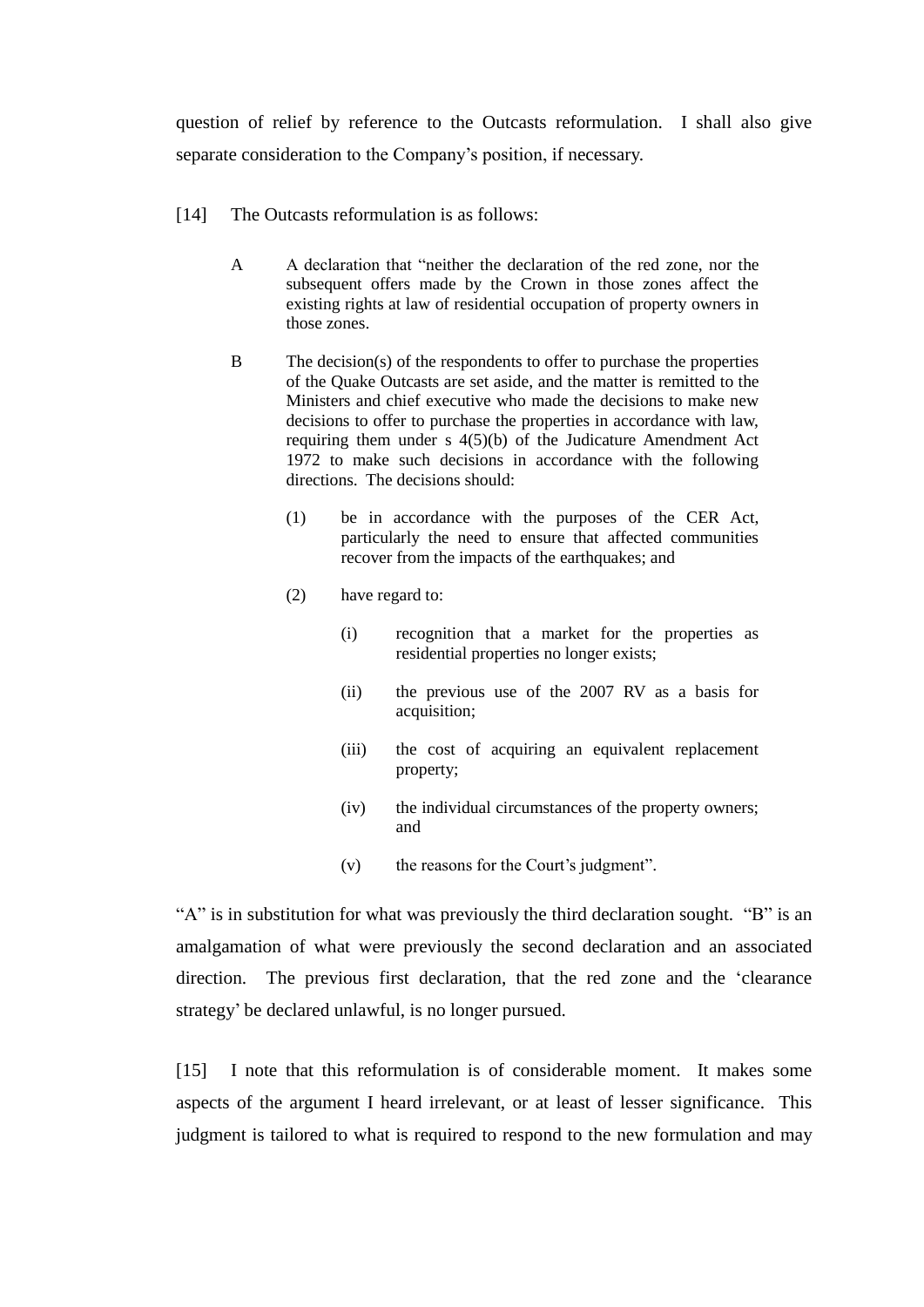not, therefore, respond to every argument advanced in the course of the three days of the hearing.

# <span id="page-6-0"></span>**The issues**

[16] In my view the applications, as reformulated with regard to the relief sought, raise three main issues:

- (a) Does the creation of the red zone and the making of buy-out offers to property owners within the zone affect the property rights of the applicants?
- (b) Should the decision(s) which resulted in the chief executive making 50 percent offers to property owners in the red zone be set aside?
- (c) If so, what form of relief is appropriate, if any?

# <span id="page-6-1"></span>**Are the property rights of owners within the red zone adversely affected?**

# <span id="page-6-2"></span>*Common ground*

[17] Curiously and despite the applicants seeking a declaration confirming that their property rights are unaffected there is no dispute concerning this aspect. Mr Goddard said as much in his written submissions at the hearing. He also cited observations made by Asher J in *O'Loughlin v Tower Insurance;* 3

... I set out what the red zone did not do:

- (a) It did not prohibit building or the granting of building consents in the area for repair or rebuilding.
- (b) It did not prohibit residents from continuing to live in the red zone.
- (c) It did not require residents to demolish or repair their houses.

In terms of what the creation of the red zone did do, it created an area in which CERA would make offers to purchase the properties of insured residents.

 $\overline{3}$ <sup>3</sup> *O'Loughlin v Tower Insurance* (2013) 17 ANZ Insurance Cases 1-966 at [27] and [28].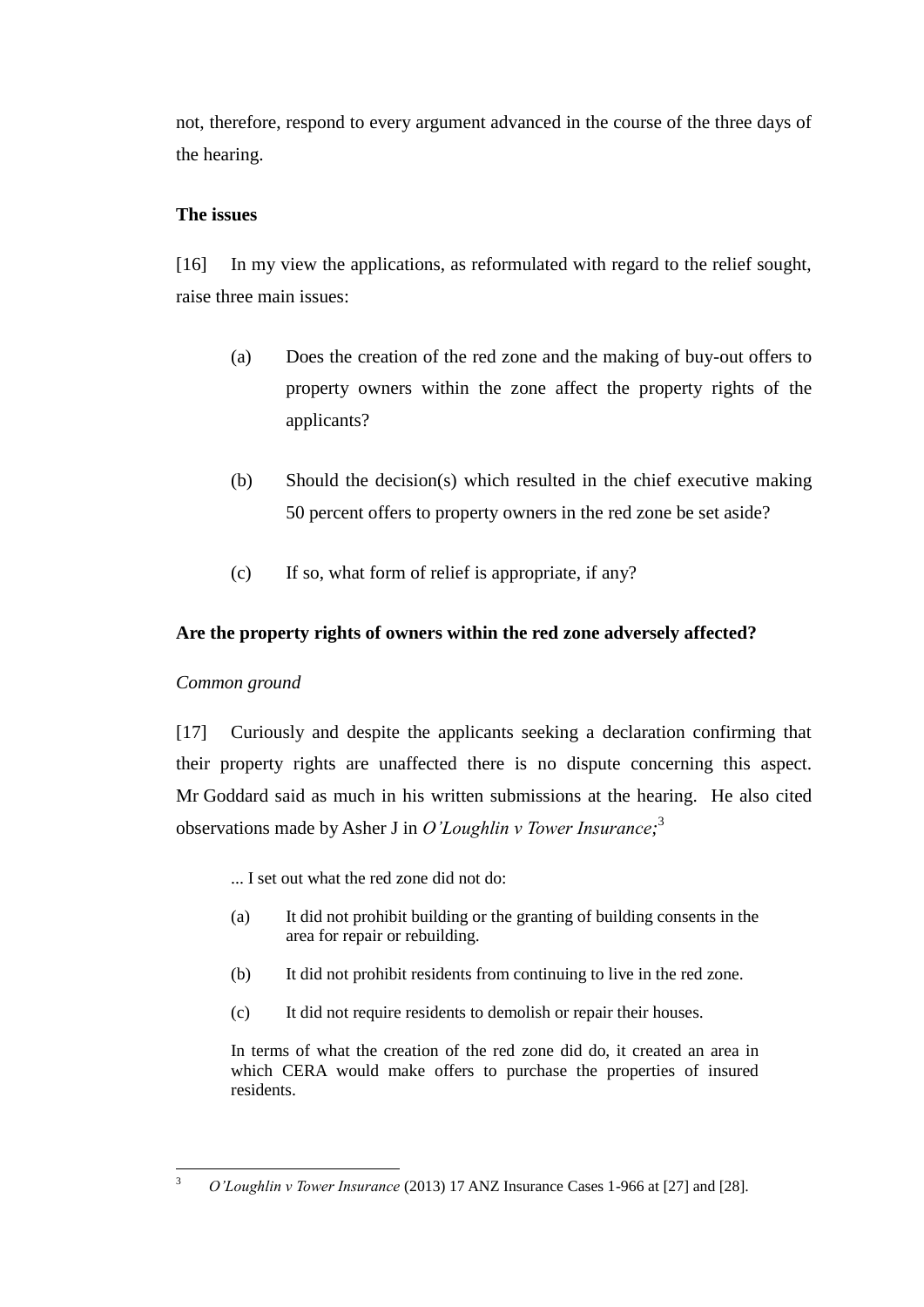While I do not disagree with these observations as far as they go, they were made in a markedly different context – in deciding whether the creation of the red zone occasioned physical loss or damage to a house in terms of an insurance policy.

[18] Initially the Outcasts sought a declaration that if they elected to remain in their properties they were entitled to the support of essential facilities (services) as permitted by law. The declaration was seemingly directed at service providers. The purpose of the reformulated declaration is less obvious. However, I shall return to that aspect shortly.

[19] The fact that common ground exists concerning the proposition that creation of the red zone did not affect legal rights reflects a fundamental difference which was centre stage at the hearing. The applicants argued that the creation of the red zone was a quintessential element of CERA's earthquake recovery strategy. As such, the Minister was bound to implement the red zone under the Act, paying due regard to the statutory checks and balances. This, however, did not happen. Instead, Mr Brownlee was one of several ministers who made the decision to create the red and associated zones; and to make 100 percent offers to most property owners within the red zone.

[20] Mr Goddard argued that the decisions were lawful policy decisions made by Cabinet, or by ministers acting under delegated Cabinet authority. The statutory powers available under the Act did not need to be exercised. The Crown did not need statutory authority to "publish information". This, the argument continued, was all that the ministers did in deciding to divide greater Christchurch into four zones including the red zone. As neither legislative nor statutory powers were exercised the legal rights of property owners remained intact.

[21] Hence, to the extent that there is common ground, it is fragile. In reality its basis is disagreement as to both the correct characterisation of the decisions and how they could be lawfully reached. To understand these differences the factual background to the decision-making and the statutory framework need first be examined.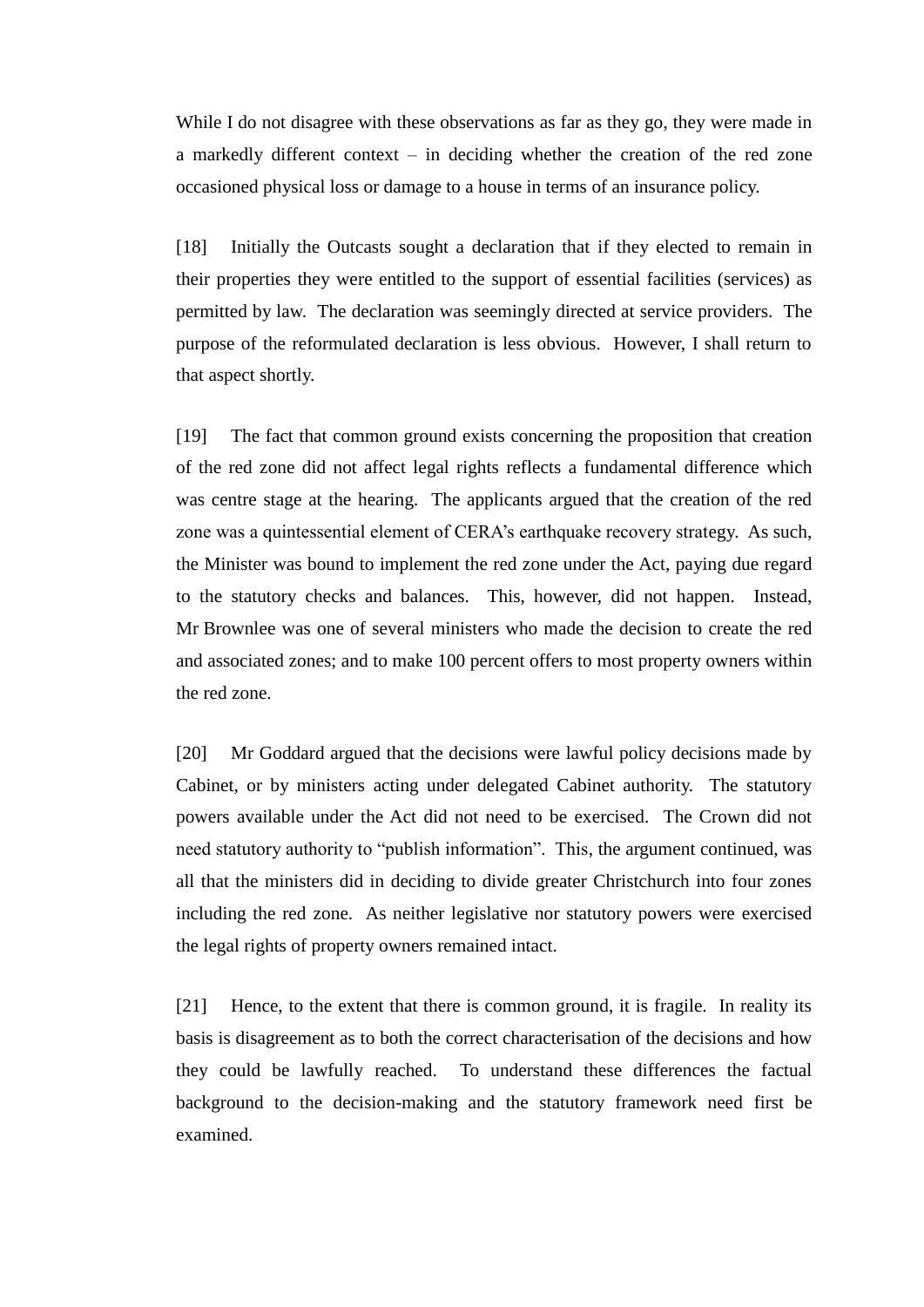#### <span id="page-8-0"></span>*The factual background*

[22] The first in the series of devastating earthquakes occurred on 4 September 2010. On 15 September the Canterbury Earthquake Response and Recovery Act 2010 came into force. Two purposes of the Act were to facilitate the response to the Canterbury earthquake and to provide adequate statutory power to assist with that response.<sup>4</sup> Statutory power was provided by Orders in Council whereby the provisions of numerous enactments could be the subject of exemption, modification, or extension.<sup>5</sup> The Minister for Canterbury Earthquake Recovery could initiate an Order in Council by recommendation to the Governor-General after taking into account the purposes of the Act and any advice of the Recovery Commission.<sup>6</sup>

[23] However, the 2010 Act was shortlived. The further major earthquake on 23 February 2011, which occasioned major loss of life and property damage, resulted in the enactment of the Canterbury Earthquake Recovery Act 2011. In the meantime, CERA had already been established as a new department of government by Order and Council.<sup>7</sup>

[24] The February 2011 earthquake hastened work on the assessment of land damage and the identification of the worst affected areas. This led to high level consideration of whether people would need to be relocated from some areas and, if so, whether voluntary or compulsory acquisition of their properties should follow.

[25] On 13 June 2011 another earthquake struck causing further damage and liquefaction, particularly in the worst affected areas of greater Christchurch. A week later Cabinet authorised a group of eight Ministers, including the Prime Minister, the Minister of Finance, and the Honourable Gerard Brownlee, to take decisions on matters relating to Canterbury earthquake land damage and remediation issues.

[26] The group of eight moved quickly. On 22 June 2011 the 'ad hoc group of Ministers' as they were referred to in the papers, reached agreement upon a detailed

 $\frac{1}{4}$ Section 3(a)(b). 5

Section  $6(4)$ . 6

Section  $6(1)(2)$ . 7

State Sector (Canterbury Earthquake Recovery Authority) Order 2011.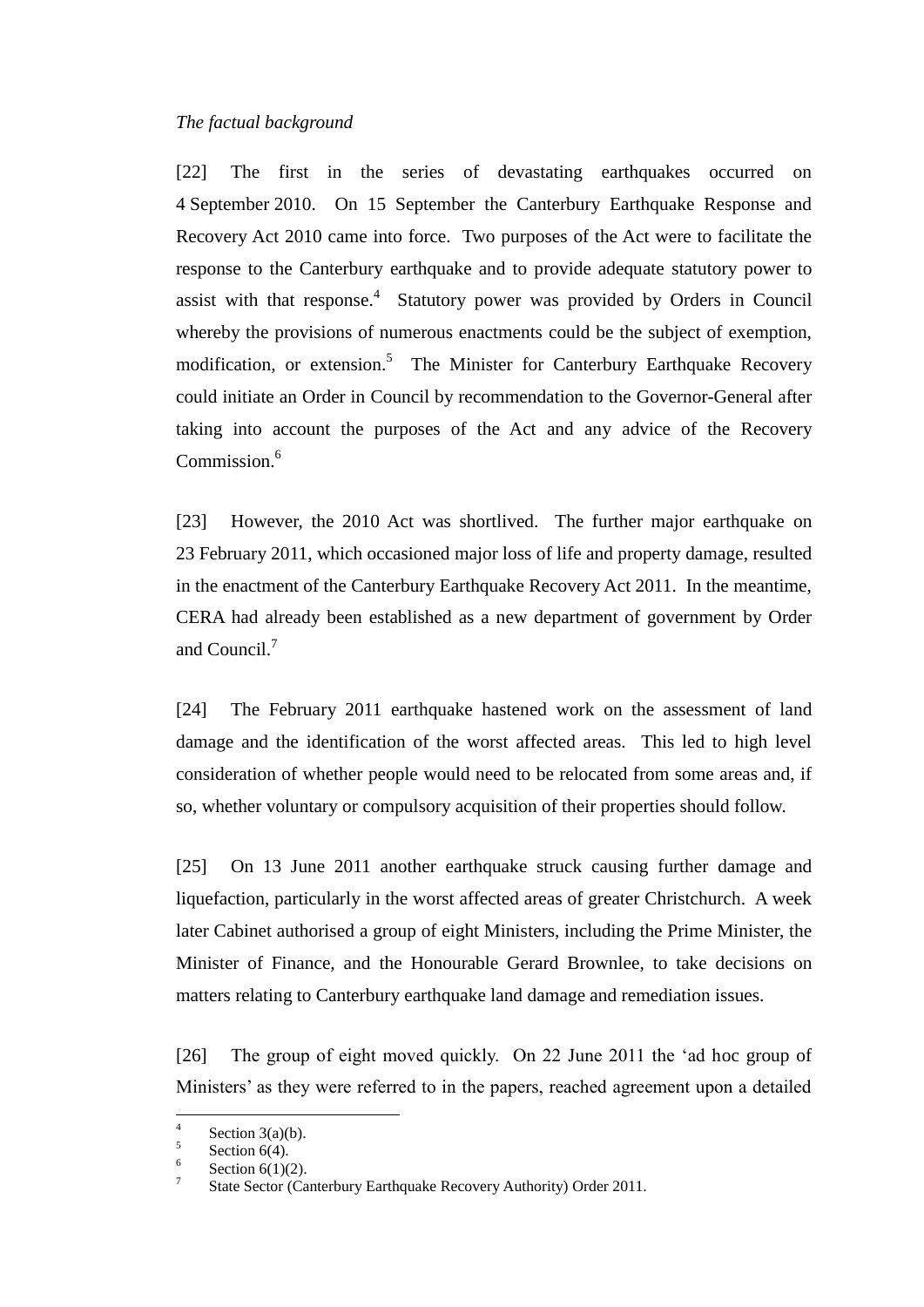strategy for the zoning of greater Christchurch and the Crown purchase of properties in the worst affected areas. The minute of the decisions recorded an acceptance that urgent decisions and announcements from the Government were needed to provide certainty to home owners, create confidence to enable people to move forward with their lives, and to also provide confidence in decision-making processes for home owners, business owners, insurers and investors.<sup>8</sup>

[27] The Ministers adopted a four part division of greater Christchurch into green, red, orange and white zones. The green zone covered areas where there was no significant land damage and rebuilding could commence. The red zone was reserved for areas where rebuilding was not likely to occur in the short to medium term due to significant land and infrastructure damage, and a high risk of further damage from aftershocks, flooding or spring tides. The orange and white zones were an area where further work was required to determine if rebuilding could occur in the short to medium term, and the Port Hills area where the June aftershocks necessitated further damage assessment, respectively.

[28] The group of Ministers agreed that the Crown should make offers to purchase "insured residential red zone properties in order to provide the certainty, confidence and simplicity that these land owners require  $\ldots$ ".<sup>9</sup> The property owners were to have the choice of two options. Option A entitled the property owner to a payment of the 2007 rating value of the property, with all earthquake related insurance claims to be assigned to the Crown. Option B entitled the property owner to receive the 2007 land value, but retain their private insurance rights (except their EQC land claim which was to be assigned to the Crown).<sup>10</sup> The Cabinet minute recorded the financial implications of the decisions, namely that the gross cost of purchases in the red zone would be up to \$1.7 billion, although insurance recoveries would reduce the net cost considerably.

[29] On 23 June 2011 the Prime Minister and Mr Brownlee jointly announced the zoning decisions. Mr Key said at the outset:

 $\overline{a}$ 

<sup>8</sup> Affidavit of Mr Haohsi Tsao, exhibit 106, Cabinet Minute of Decision at 2.7 and 2.8. 9

<sup>2.26</sup> of the Cabinet minute.

 $10 \qquad 2.27$  of the Cabinet minute.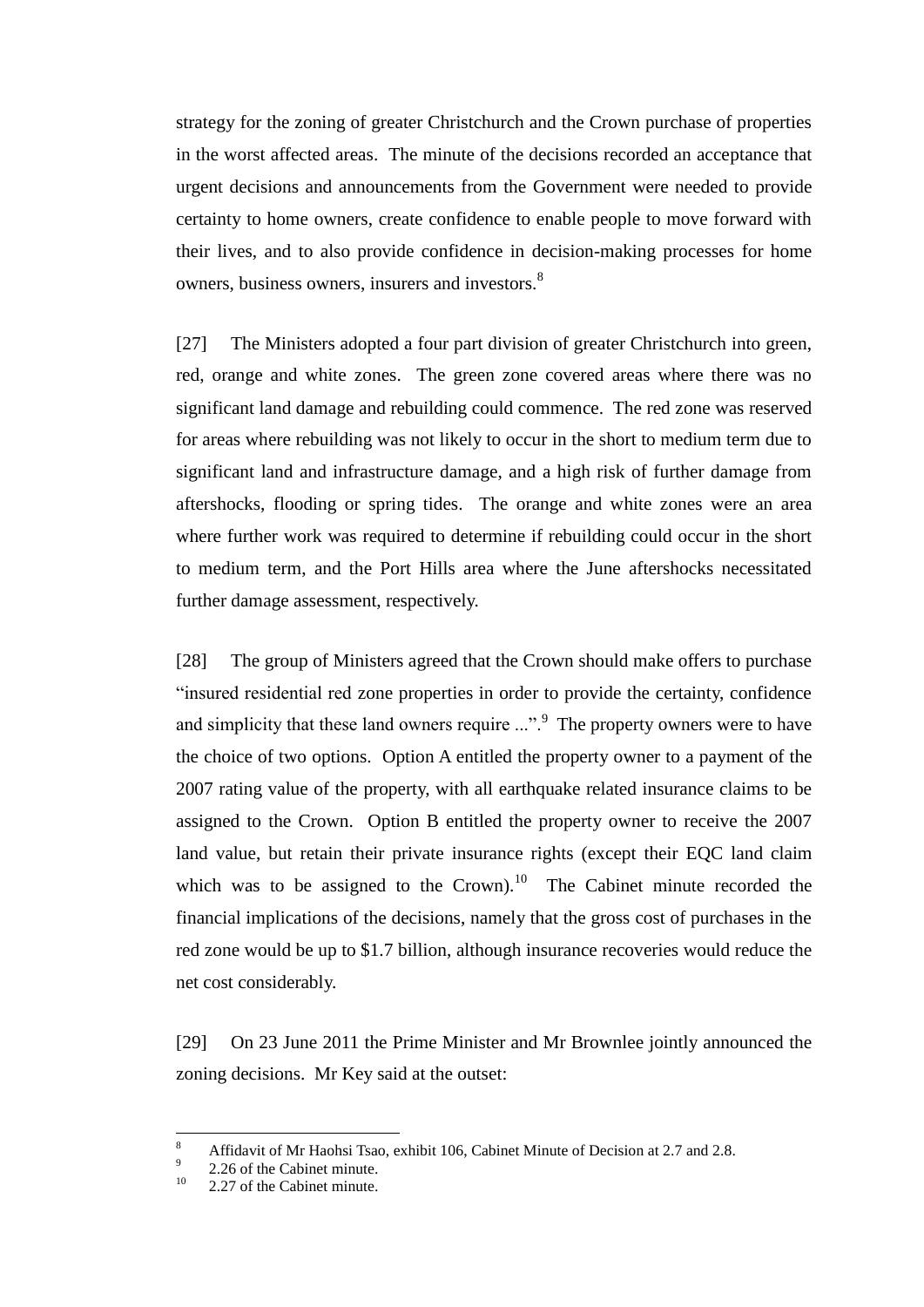Since the first earthquake struck in September last year, the Government has been working to provide certainty for residents about what their future holds. We recognise that many people have their life savings tied up in their homes. Each subsequent earthquake has made an already large and complex challenge more difficult ...

He then outlined the division of greater Christchurch into the four zones based on advice from geotechnical engineers. The basis of the 100 percent buy-out offers was outlined, while Mr Brownlee's remarks included:

The Government will continue to provide the public with timely and accurate information on the state of the land and what it means for residents.

[30] In due course insured property owners within the red zone who returned a consent form to CERA received an offer to purchase from the chief executive, Mr Roger Sutton. An accompanying fact sheet answered a number of generic questions, including:

#### **What will happen to my property if I decide that I do not want to accept the Crown's offer?**

If you decide that you do not want to accept the Crown's offer you should be aware that:

The Council will not be installing new services in the residential red zone.

If only a few people remain in a street and/or area, the Council and other utility providers may reach the view that it is no longer feasible or practical to continue to maintain services to the remaining properties.

Insurers may cancel or refuse to renew insurance policies for properties in the residential red zones.

While no decisions have been made on the ultimate future of the land in the residential red zones, CERA does have powers under the Canterbury Earthquake Recovery Act 2011 to require you to sell your property to CERA for its market value at that time. If a decision is made in the future to use these powers to acquire your property, the market value could be substantially lower than the amount that you would receive under the Crown's offer.

Mr Brownlee and Mr Sutton made similar remarks to these in media interviews.

[31] The June 2011 decisions of the Ministers included a nine months time allowance from receipt of an offer for property owners to decide whether to accept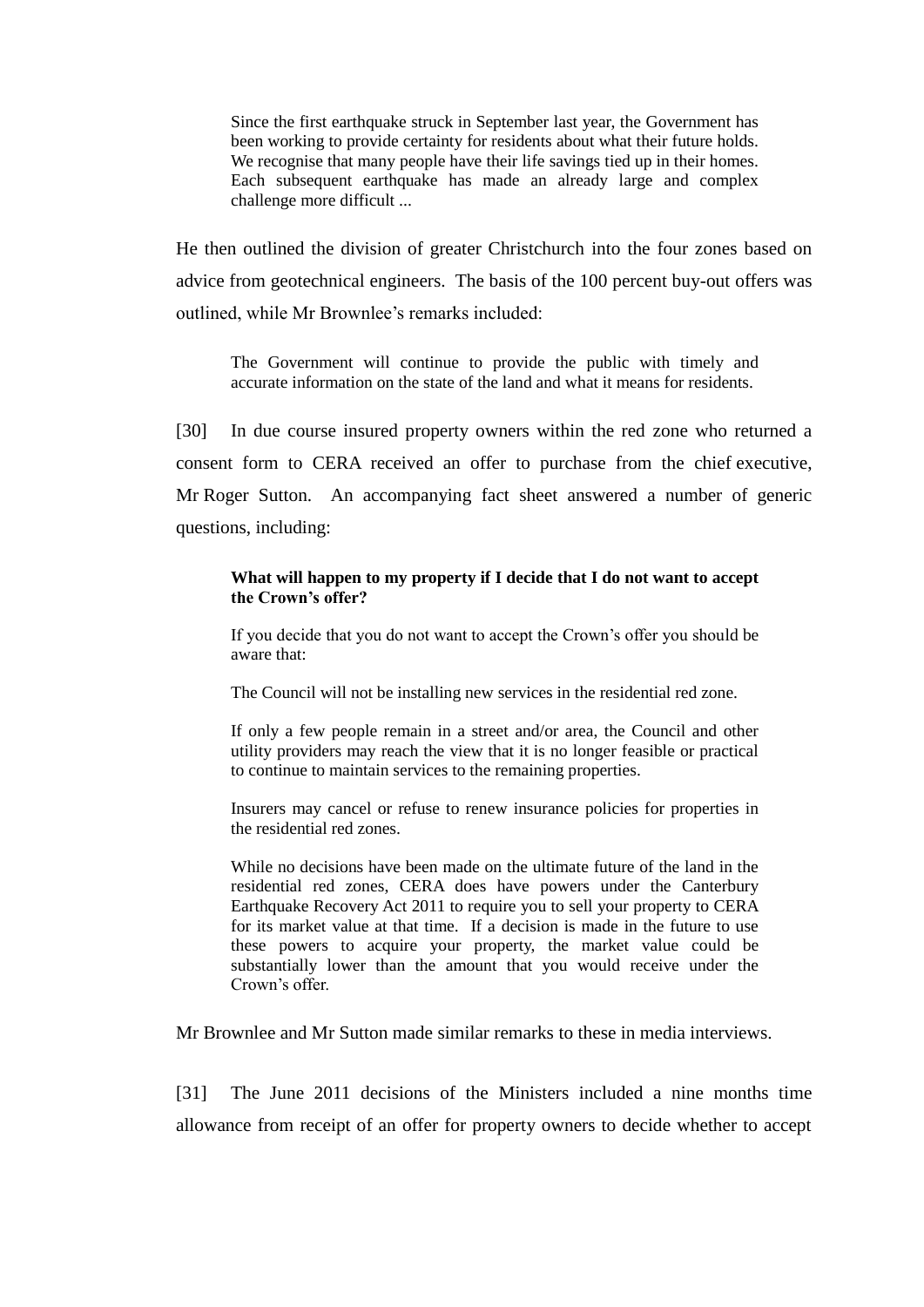the offer or not. Property owners could also defer settlement of the purchase up to 30 April 2013.

[32] During the second half of 2011 community workshops were held by CERA seeking public comment on a recovery strategy for greater Christchurch. A draft strategy was made available for public comment in September and October 2011. The Recovery Strategy was released in May 2012. Section 01 entitled *What is the Recovery Strategy?* included this:

When the CER Act was passed in April 2011, it was thought that the recovery strategy might address:

1. Areas where rebuilding or other redevelopment may or may not occur, and the possible sequencing of building or other redevelopment;

However, the text continued:  $11$ 

The Strategy has not been able to address all of these issues, partly because of ongoing seismic activity. It is also a huge and complex task to make decisions about land zoning and the location and timing of rebuilding. Similarly, it is not yet clear where Recovery Plans – which are statutory documents with the power to overwrite a range of planning instruments – will be the most appropriate and effective way to provide direction. ...

[33] At section 16 the Strategy referred to the *Built Environment Recovery* and "land zoning decisions" were discussed, including that there are over 7,400 properties in the red zone and over 180,000 in the green zone as of May 2012. The text continued:

Residential Red Zone Land Clearance is overseeing the clearance of residential red zone properties and the return of the land to open space. It consists of three stages over two or three years. The first stage is to remove built structures and services. The second will involve largerscale land clearance and grassing. The final stage will be to liaise with utility providers to remove public infrastructure no longer needed. After that, Land Information New Zealand will manage the open space. Wherever possible, these activities will preserve significant trees and will keep options open for the way the land will be used in future.

[34] Commencing in about April 2012 CERA officials commenced work in relation to the offers to be made to remaining red zone property owners – those not covered by the June 2011 announcement. The group comprised insured residential

 $11$ Recovery Strategy for Greater Christchurch at 1.2.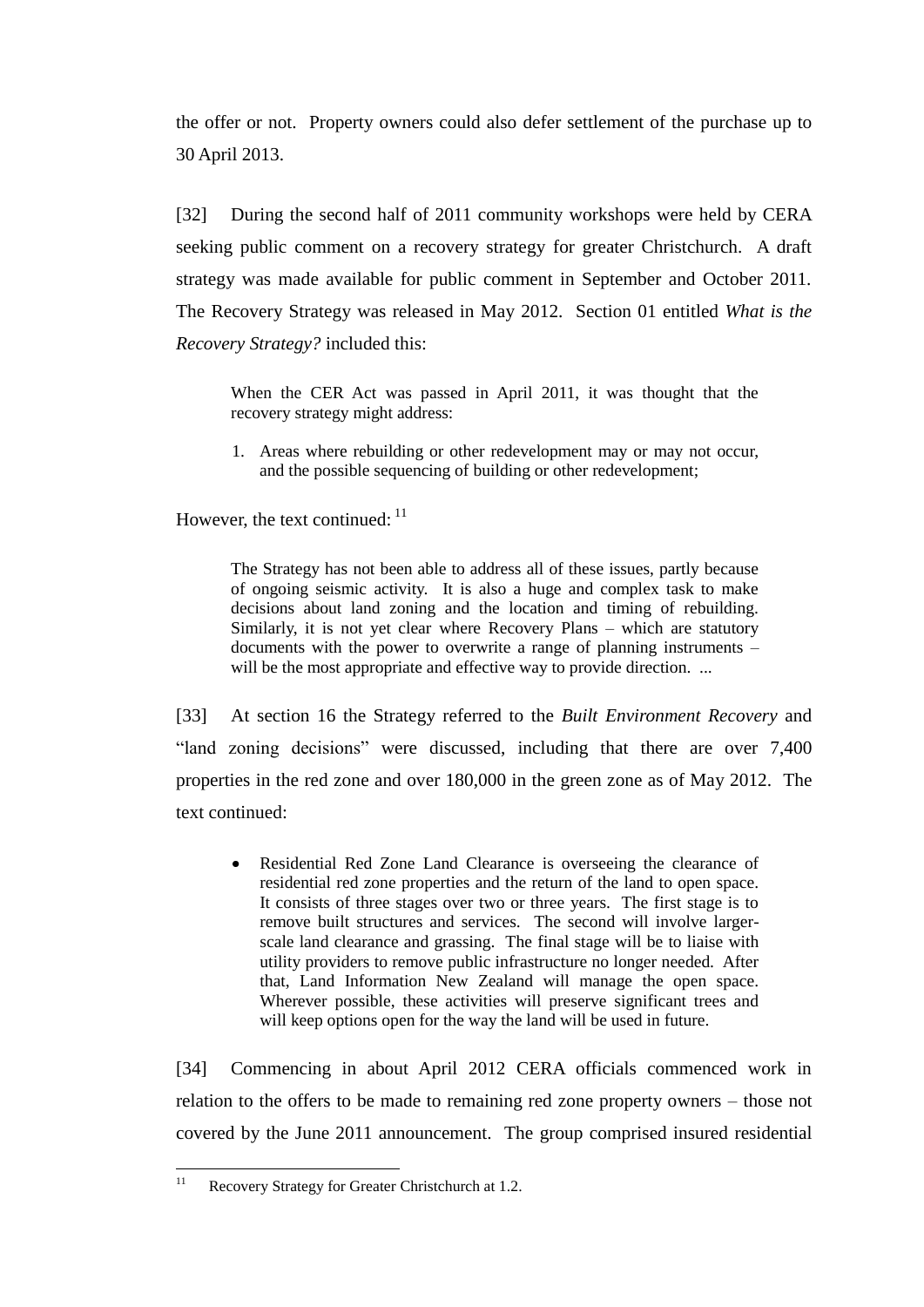leasehold property owners, vacant land owners, uninsured house owners and insured commercial/industrial property owners. There were only six properties in the first category. The land was owned by a district council, but the occupiers held leasehold interests and had insurance cover in relation to their homes. Subsequently, the Crown made 100 percent offers on condition that the leaseholders entered into agreements with the local body to acquire a freehold interest in the land. The fourth category, insured commercial/industrial properties, comprised 22 owners. These owners also received a 100 percent offer in relation to improvements, but a 50 percent offer in relation to land value. This reflected the circumstance that the land did not have EQC insurance cover, not being residential land.<sup>12</sup>

[35] The applicants fall into the other two categories: owners of vacant land or uninsured residential properties. On 30 August 2012 the Minister approved a revised Cabinet paper which related to the four categories of red zone owners. With reference to vacant land and uninsured residential properties the paper noted:

There are strong arguments for not extending an offer to these property categories on the same terms as for insured properties. It would compensate for uninsured damage, be unfair to other red zone property owners who have been paying insurance premiums, and it creates a moral hazard in that the incentives to insure in the future (where insurance is available) are potentially eroded.

However, the paper then noted the costs associated with such owners electing to remain in the red zone. There would then be "limited scope to decommission infrastructure – which is costly to maintain". The Christchurch City Council had estimated an ongoing infrastructure cost per household of over \$16,000, compared to the pre-earthquake cost of about \$600 per household. This calculation assumed a 79 percent occupancy rate, and noted that the per household figure would increase significantly as more people moved out.

## [36] The paper continued:

Properties with no insurance in the red zones are also in a different situation to similar properties in the green zones. Red zone properties are in areas of severe infrastructure damage, many surrounding neighbours have either left or are planning to leave (as evidenced by the high uptake rate of the Crown

 $12$ Section 19 Earthquake Commission Act 1993.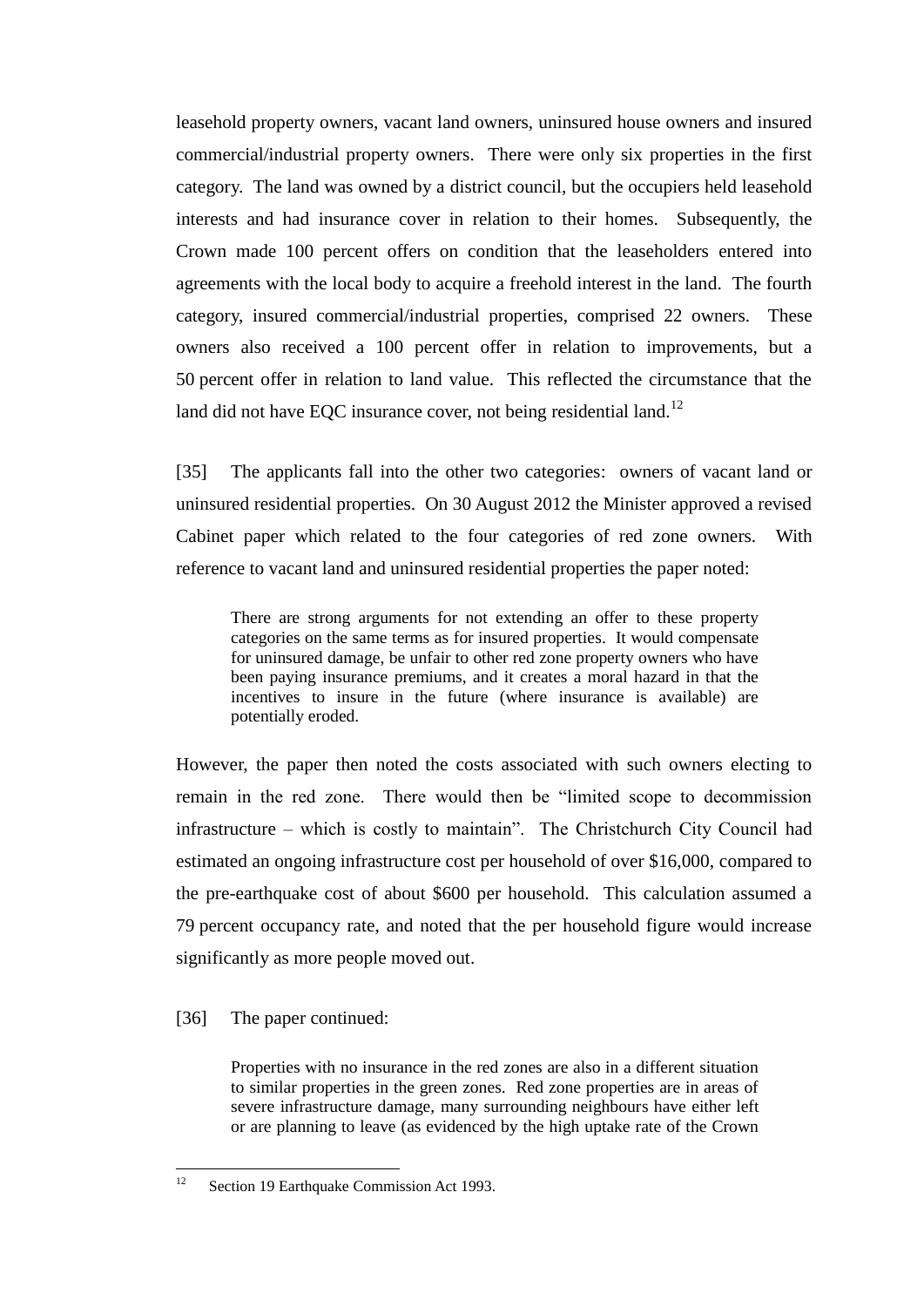offer), $^{13}$  and there is considerable uncertainty about what will happen to these areas in the future. Therefore I [the Minister] do not support the option of no offer being made as there are good reasons to support exit from the red zones.

The Minister favoured 50 percent offers to recognise the considerable earthquake damage to both land and improvements, the lack of insurance, but also that there was some residual property value.

[37] In relation to vacant land the Cabinet paper referred to an opinion of the Valuer General that on account of land damage it may be worth only 10 percent of its pre-earthquake value, but the paper still favoured a 50 percent offer to "help support the signal that the government wants to encourage property owners to move on from the red zone". The financial implications of these recommendations were costed on the basis of 50 uninsured residential properties at \$5.42 million, and 65 vacant sections at \$7.12 million.

[38] On 3 September 2012 the Cabinet Business Committee agreed with and adopted the Minister's recommendations in relation to both uninsured residential properties and vacant land.

[39] The 30 August Cabinet paper, I note, was developed through drafts. In preceding months CERA officials had also prepared discussion documents which canvassed the issues and available options. By way of example, on 5 June 2012 a Project Manager of Property Acquisitions said this in relation to the then latest version of a briefing note:

When considering these issues, I keep coming back to the fact that at some stage we need to acknowledge/recognise that the decisions to date have effectively (albeit not formally) rendered the red zone abandoned or retired. In doing so any market that would have otherwise existed for the sale of red zoned properties has been removed and as a consequence any value that red zone properties may have retained has been taken away. I appreciate that to date this issue has been intentionally avoided but I suspect that we will eventually be called to task on it. Any attempt to argue that this has not occurred would be difficult to sustain when we have already communicated publically that the red zone will become depopulated, uninsurable and services will be withdrawn (note that we also need to consider how these

 $13$ <sup>13</sup> A footnote recorded that to 18 August 2012 out of 7,560 owners 75 percent had accepted Crown offers.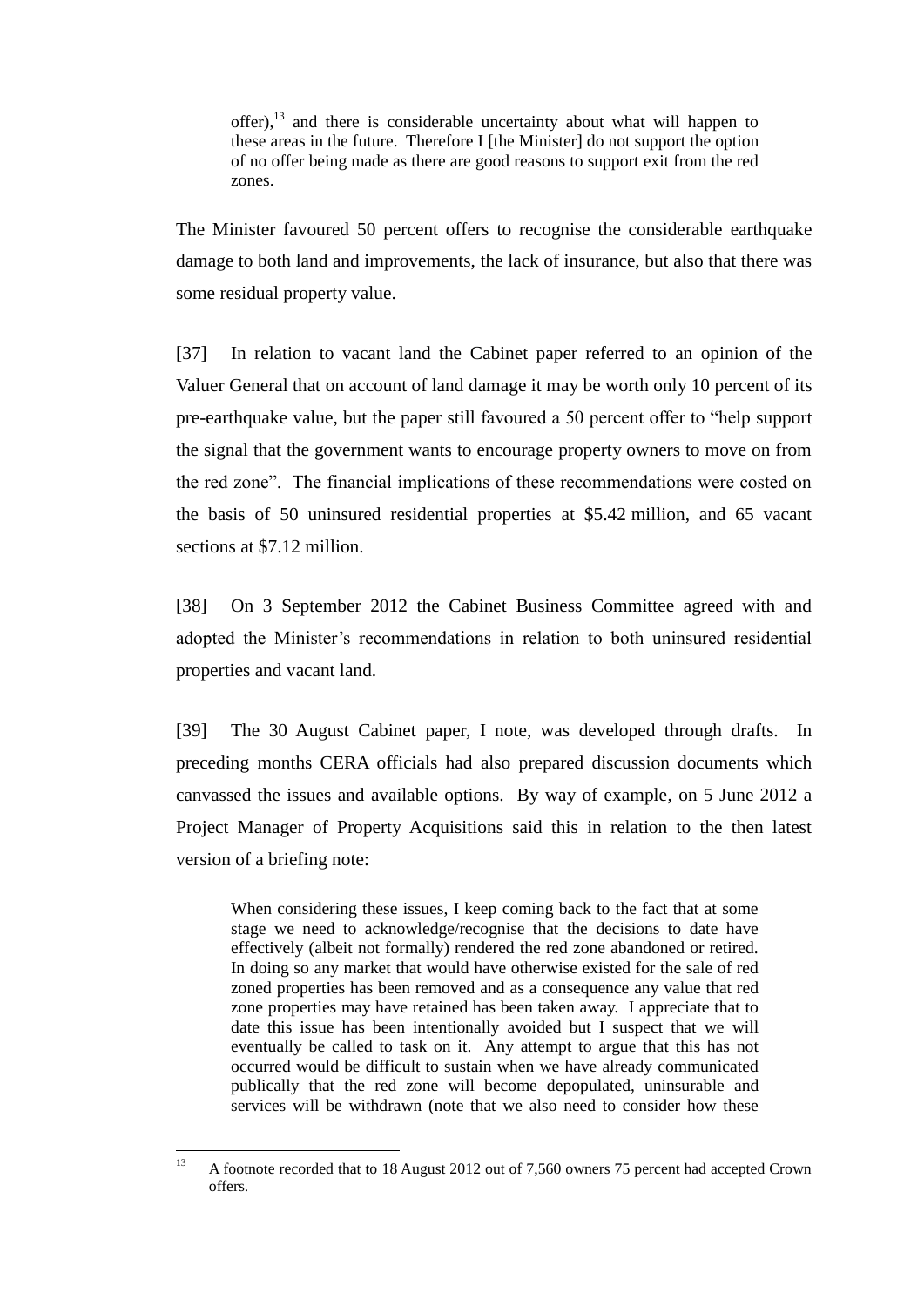decisions will impact on the ability of CCC/WDC/CERA to withdraw services to these sections).

[40] On 13 September 2012 the Minister announced the further red zone decisions. His release detailed the offers to be made to each category of property owner. He commented that the offers were made "in order to aid recovery and support the objectives of the residential red zone process ...". The Cabinet Business Committee's minute of 3 September restated the objectives, including certainty of outcome, creation of confidence to enable people to move forward with their lives, and creation of confidence for decision-makers including insurers and investors.

[41] In November 2012 CERA published a document entitled *Purchase Offer Supporting Information for Uninsured Property Owners in the Red Zone*. It confirmed that an offer to purchase would be made upon receipt of a consent form from the property owners. Owners would then have until 31 March 2013 to accept the Crown offer, with settlement of the transaction to occur by 30 April 2013. The document included the same advice as had been provided in the fact sheet given to the recipients of 100 percent offers relating to what would happen if owners did not accept the Crown's offer (see [30]).

[42] On 14 December 2012 a CERA deputy chief executive provided to the Minister a paper entitled *Final Settlement Date for Flat Land Residential Red Zone Property Owners*. It addressed an emerging problem in relation to owners seeking an extension in relation to the final settlement date, 30 April 2013, because of their inability to find alternative accommodation within the timeframe. The paper considered three options. The first was to continue with the current policy. One factor in favour of this approach was that any change to the settlement date would delay "the clearance programme".<sup>14</sup> Option two was a blanket extension to the final settlement date, which likewise was seen as likely to "cause significant delays to the clearance programme in the RRZ".<sup>15</sup> Option three, the preferred option, was to provide case-by-case extensions to the final settlement date. The Minister, on 17 December 2012, approved option three.

 $14$ At  $[25]$ .

At  $[31]$ .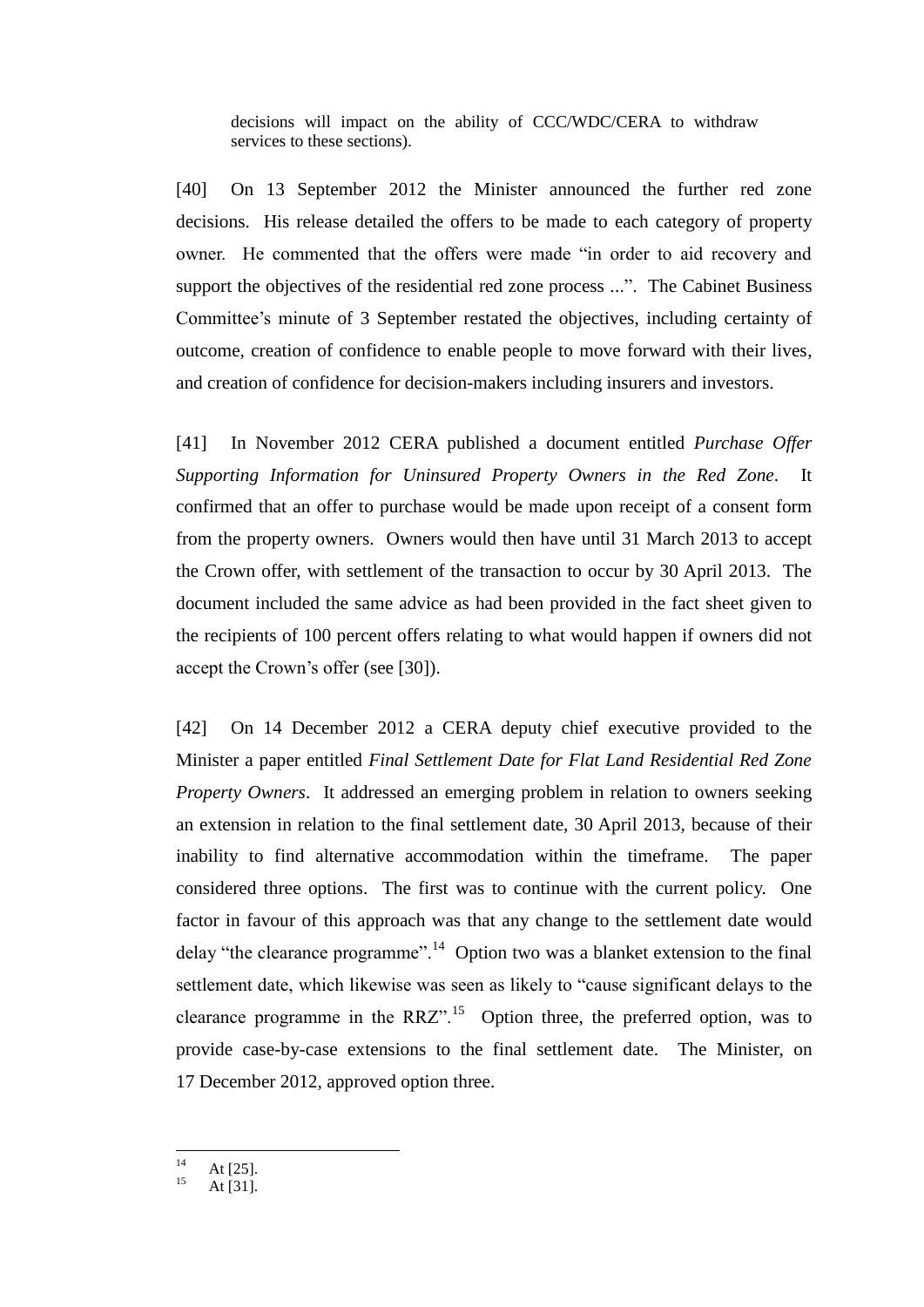[43] He also agreed that extensions would only be granted to those who met strict criteria based on personal vulnerability or the existence of exceptional circumstances beyond the owner's control. The Minister did not approve a recommendation that authority to approve extensions be vested in the chief executive, with authority for him to sub-delegate the power as required. Further, the Minister fixed the final settlement date as 31 July 2013, not 31 October 2013 as had been recommended. The need for a careful communication strategy to ensure that owners did not view extensions as "an automatic entitlement" was adopted.

## <span id="page-15-0"></span>*The statutory framework*

[44] The Canterbury Earthquake Recovery Act was passed by Parliament under urgency in response to the February 2011 earthquake. Part one contains preliminary provisions, including the purposes of the Act:<sup>16</sup>

- (a) to provide appropriate measures to ensure that greater Christchurch and the councils and their communities respond to, and recover from, the impacts of the Canterbury earthquakes:
- (b) to enable community participation in the planning of the recovery of affected communities without impeding a focused, timely, and expedited recovery:
- (c) to provide for the Minister and CERA to ensure that recovery:
- (d) to enable a focused, timely, and expedited recovery:
- (e) to enable information to be gathered about any land, structure, or infrastructure affected by the Canterbury earthquakes:
- (f) to facilitate, co-ordinate, and direct the planning, rebuilding, and recovery of affected communities, including the repair and rebuilding of land, infrastructure, and other property:
- (g) to restore the social, economic, cultural, and environmental wellbeing of greater Christchurch communities:
- (h) to provide adequate statutory power for the purposes stated in paragraphs (a) to (g):
- (i) to repeal and replace the Canterbury Earthquake Response and Recovery Act 2010.

The Act binds the Crown: s 5.

[45] Part Two, headed "Functions and powers to assist recovery and rebuilding", is divided into a number of subparts. Subpart one provides for input into decision-

 $16$ Section 3.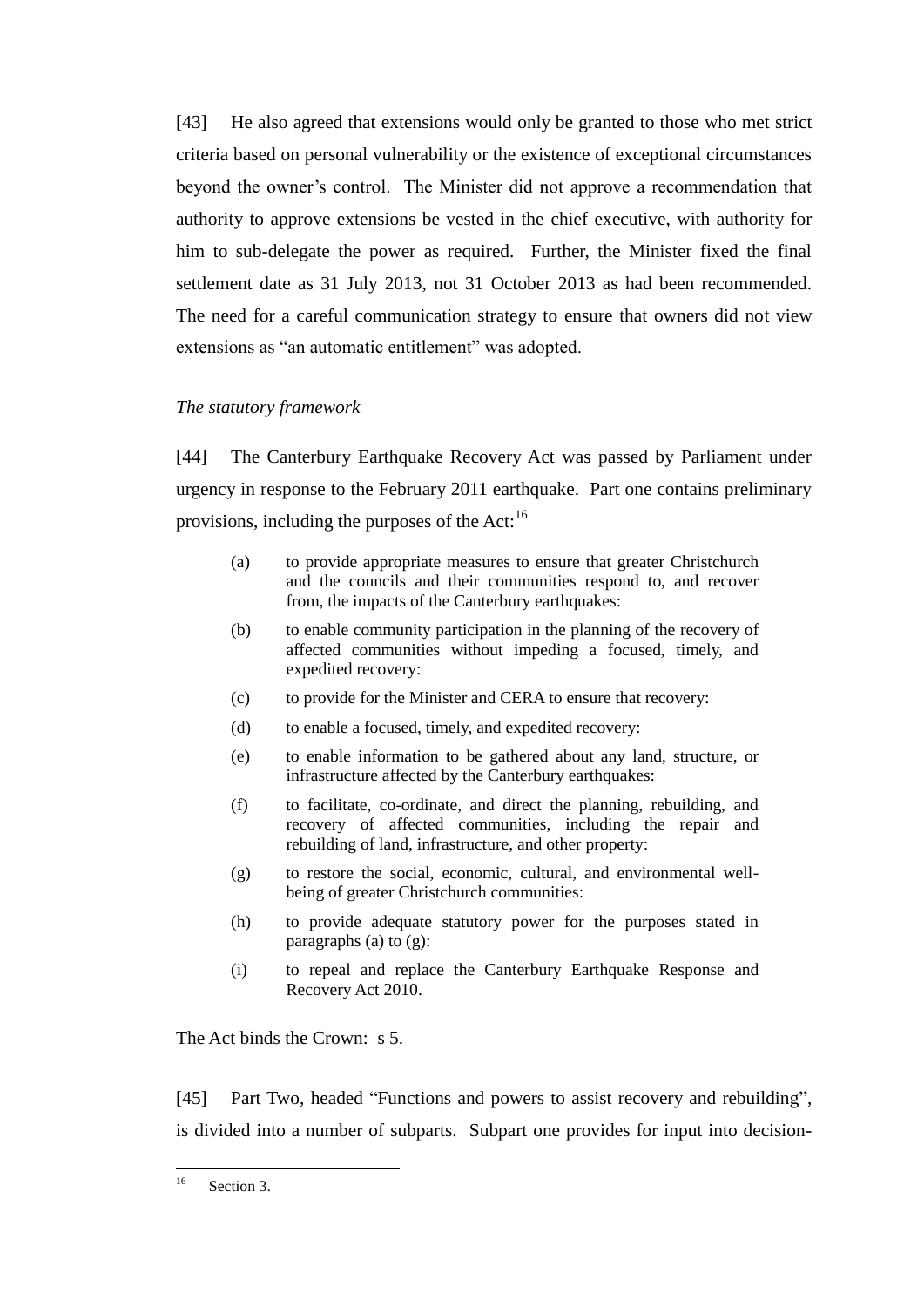making by the community and cross-party forums. The Minister must arrange community forums at least six times per year, by inviting at least 20 suitably qualified persons to participate in each forum. The Minister and the chief executive must have regard to information or advice provided by the forum.<sup>17</sup> In addition, the Minister must arrange a cross-party Parliamentary forum from time to time and invite the attendance of members of Parliament resident in greater Christchurch, or those who represent a Christchurch constituency.<sup>18</sup>

[46] Subpart two defines the functions of the Minister and the chief executive. The Minister is responsible for developing a recovery strategy for greater Christchurch as well as recovery plans; may suspend, amend or revoke the whole or parts of Resource Management Act documents applying to greater Christchurch; may give directions to councils and council organisations; may compulsorily acquire land and determine the compensation payable; must appoint a Review Panel of four suitable persons to provide advice in relation to delegated legislation required for the purposes of the Act; and must provide quarterly reports and an annual review to Parliament concerning the exercise of powers under, and the operation and effectiveness of, the Act.<sup>19</sup>

[47] The chief executive is responsible for developing a Recovery Strategy and a Recovery Plan if directed to do so by the Minister; commissioning and disseminating information; controlling building, demolition and removal work; closing and restricting access to roads; and acquiring land and property, amongst other powers. $^{20}$ 

[48] Importantly, s 10 provides:

#### **Powers to be exercised for purposes of this Act –**

- (1) The Minister and the chief executive must ensure that when they each exercise or claim their powers, rights, and privileges under this Act they do so in accordance with the purposes of the Act.
- (2) The Minister and the chief executive may each exercise or claim a power, right, or privilege under this Act where he or she reasonably considers it necessary.

 $17\,$  $\frac{17}{18}$  Section 6.

 $\frac{18}{19}$  Section 7.

 $\frac{19}{20}$  Section 8.

Section 9.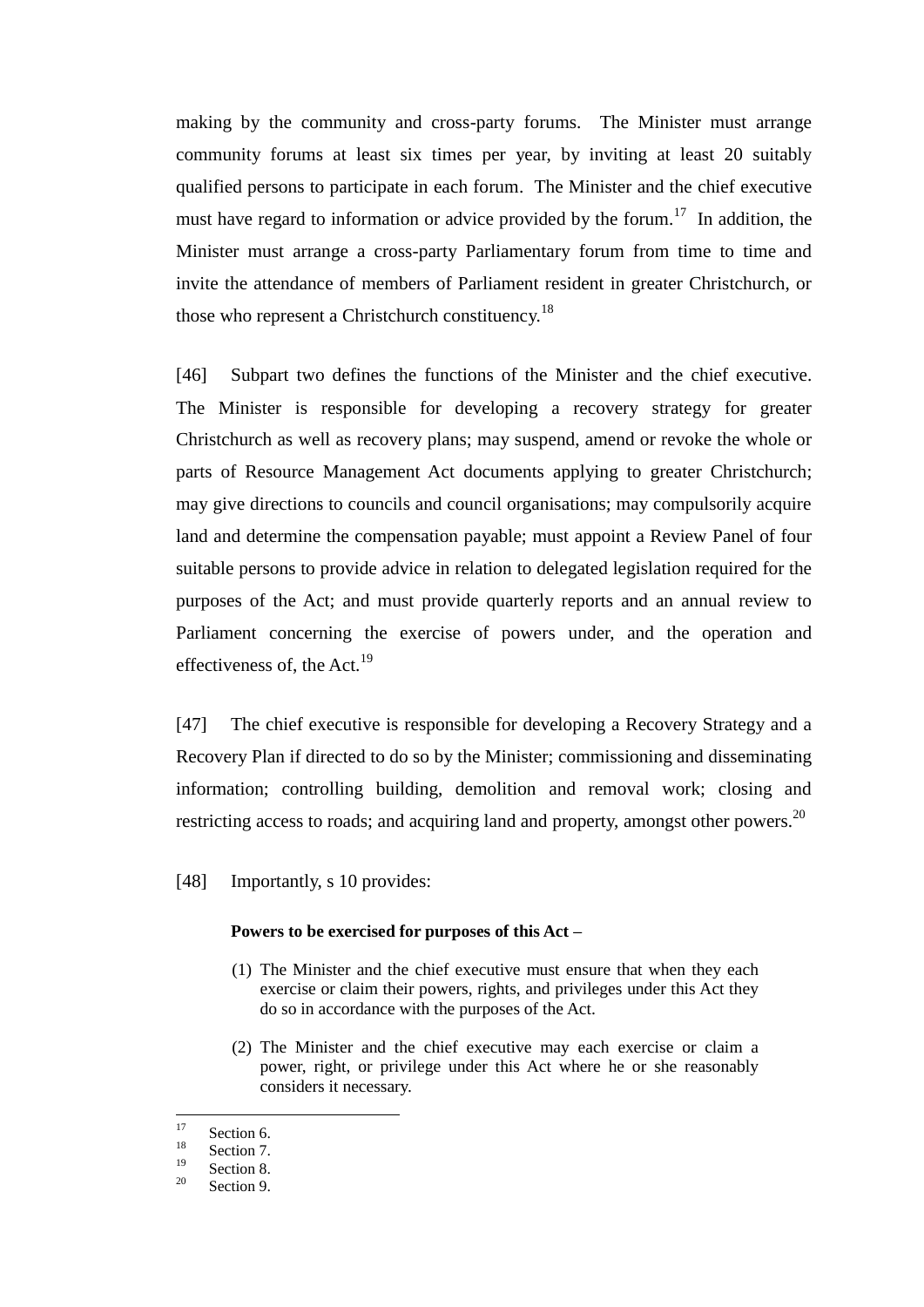[49] In the *Independent Fisheries* case <sup>21</sup> the Court of Appeal noted the extraordinary powers conferred under the Act, but added:

[14] At the same time, as the Act itself recognises, the powers conferred by Parliament on the Executive in this context are not unfettered. Parliament was concerned to ensure that, notwithstanding the need to confer extraordinary powers on the Executive to deal with an extraordinary situation, the rule of law was protected. Hence the powers conferred on the Minister are not untrammelled. The Act contains express provisions constraining the exercise by the Minister of his powers and there is a right to challenge the exercise of the powers by judicial review proceedings, such as the present.

With regard to the operation of s 10 the Court added:

[18] In our view, the meaning of the provision is clear when the focus is on its text and purpose in the context of this Act. In short, two elements are involved: The Minister must consider the exercise of the power "necessary", that is, it is needed or required in the circumstances, rather than merely desirable or expedient, for the purposes of the Act. The Minister must consider that to be so "reasonably", when viewed objectively, if necessary by the Court in judicial review proceedings such as these. The Minister must therefore ask and answer the question of necessity for the specific power that he intends to use. This means that where he could achieve the same result in another way, including under another power in the Act, he must take that alternative into account.

[50] Section 11 governs the development of a Recovery Strategy for the Minister's consideration. The chief executive must develop the document, which s  $11(3)(a)$ defines in these terms:

The Recovery Strategy is an overarching, long-term strategy for the reconstruction, rebuilding, and recovery of greater Christchurch, and may (without limitation) include provisions to address:

(a) The areas where rebuilding or other redevelopment may or may not occur, and the possible sequencing of rebuilding or other redevelopment: ...

[51] A draft Recovery Strategy was to be developed within nine months of the Act coming into force and following one or more public meetings.<sup>22</sup> The draft was then to be publicly notified, with opportunity for members of the public to make written comments on the document.<sup>23</sup>

 $21\,$ <sup>21</sup> *Canterbury Regional Council v Independent Fisheries* [2012] NZCA 601.

 $\frac{22}{23}$  Section 12.

Section 13.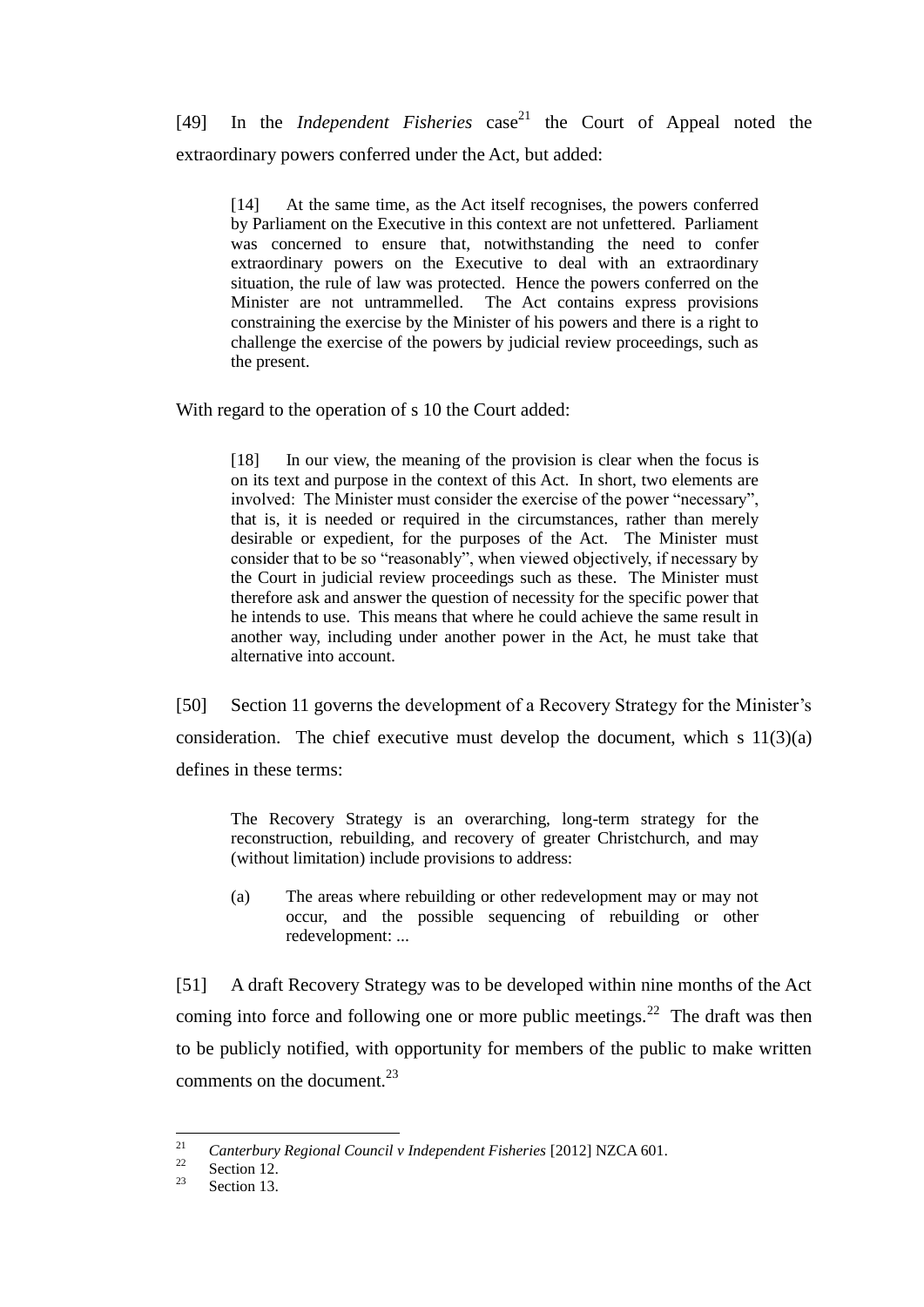## [52] Of present importance is the effect of a Recovery Strategy, defined in s 15:

(1) No RMA (Resource Management Act 1991) documents or instrument referred to in section 26(2), including any amendment to the documentation or instrument, that applies to any area within greater Christchurch may be interpreted or applied in a way that is inconsistent with a Recovery Strategy.

The balance of the section provides that the strategy forms part of the RMA document and prevails in the event of conflict, and that the strategy may not be reviewed.

[53] Sections 16 to 26 govern Recovery Plans. A Recovery Plan must be consistent with the Recovery Strategy, but may be developed and approved before a Recovery Strategy is approved.<sup>24</sup> Once a Recovery Plan has been developed by the Minister following consultation and public meetings, the plan is binding. Section 23 provides that a Recovery Plan trumps the exercise of functions and powers under the RMA in that a variety of decisions, or recommendations, may not be made if inconsistent with the plan. More specifically, s 27 enables the Minister to suspend, amend or revoke a range of controls within the greater Christchurch area, including resource management, local government, land transport and conservation controls.

[54] Subpart four governs information gathering and dissemination. The control of building works and, most relevant for present purposes, the power to acquire and dispose of property. Section 53 empowers the chief executive, in the name of the Crown to purchase land and personal property. And, s 54 empowers the Minister to acquire land compulsorily in the name of the Crown, subject to the payment of compensation under subpart five.

## <span id="page-18-0"></span>*Analysis of the Red Zone Decision*

[55] Counsel characterised the decision to create the red zone in markedly different ways. Mr Cooke portrayed it as in the nature of a zoning decision ordinarily governed by the RMA. Accordingly, for the decision to be made according to law the Minister had to invoke section 27 of the Act and suspend or revoke the zoning of these areas proclaimed to be red, because they were unlikely to

 $24$ Section  $18(1)(2)$ .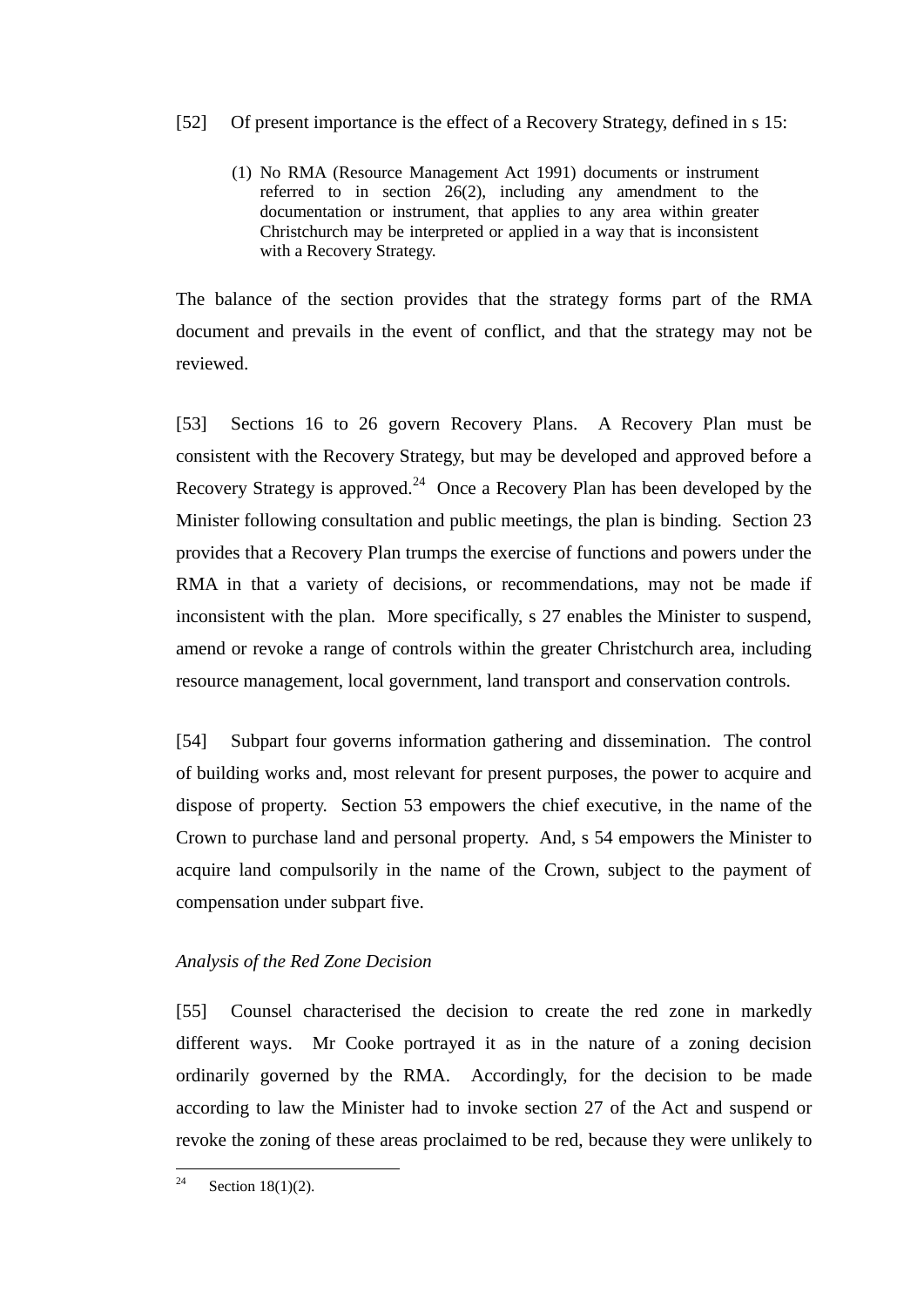be fit for rebuilding in the short to medium term. In essence, counsel said that property owners within the red zone no longer enjoyed the entitlements pertaining to the particular residential zone governing their land under the district plan.

[56] Mr Goddard, however, contended that although the Act conferred extraordinary powers upon the Minister, it did not exclude or limit powers that existed independently of the Act. He said the red zone was created "in the exercise of the Crown's common law powers to publish information. The Crown does not need statutory authority to make information available to the public". Accordingly, the Minister's involvement in the June 2011 decision-making process, and in the announcement of the red zone, did not involve the exercise of any power under the Act – nor did it need to.

[57] These differences led to a focus upon two issues:

- (a) whether the red zone decision was a governmental decision authorised by common law or in terms of the so-called third source of power, and
- (b) whether Parliament had legislated in such a way in passing the Act as to evince an intention to regulate the Canterbury earthquake recovery in terms of the prescribed statutory regime.

Both issues concern the extent, and use, of the Crown's prerogative powers.

[58] The Royal prerogative, or prerogative power, has been explained in this way: $^{25}$ 

'Prerogative' power is, properly speaking, legal power which appertains to the Crown but not to its subjects. ... Although the courts may use the term 'prerogative' in this sense, they have adopted the habit of describing as 'prerogative' every power of the Crown which is not statutory, without distinguishing between powers which are unique to the Crown, such as the power of pardon, from powers which the Crown shares equally with its subjects because of its legal personality, such as the power to make contracts, employ servants and convey land.

 $25$ HWR Wade and CF Forsyth *Administrative Law* (10<sup>th</sup> ed, Oxford University Press, London, 2009) at 182.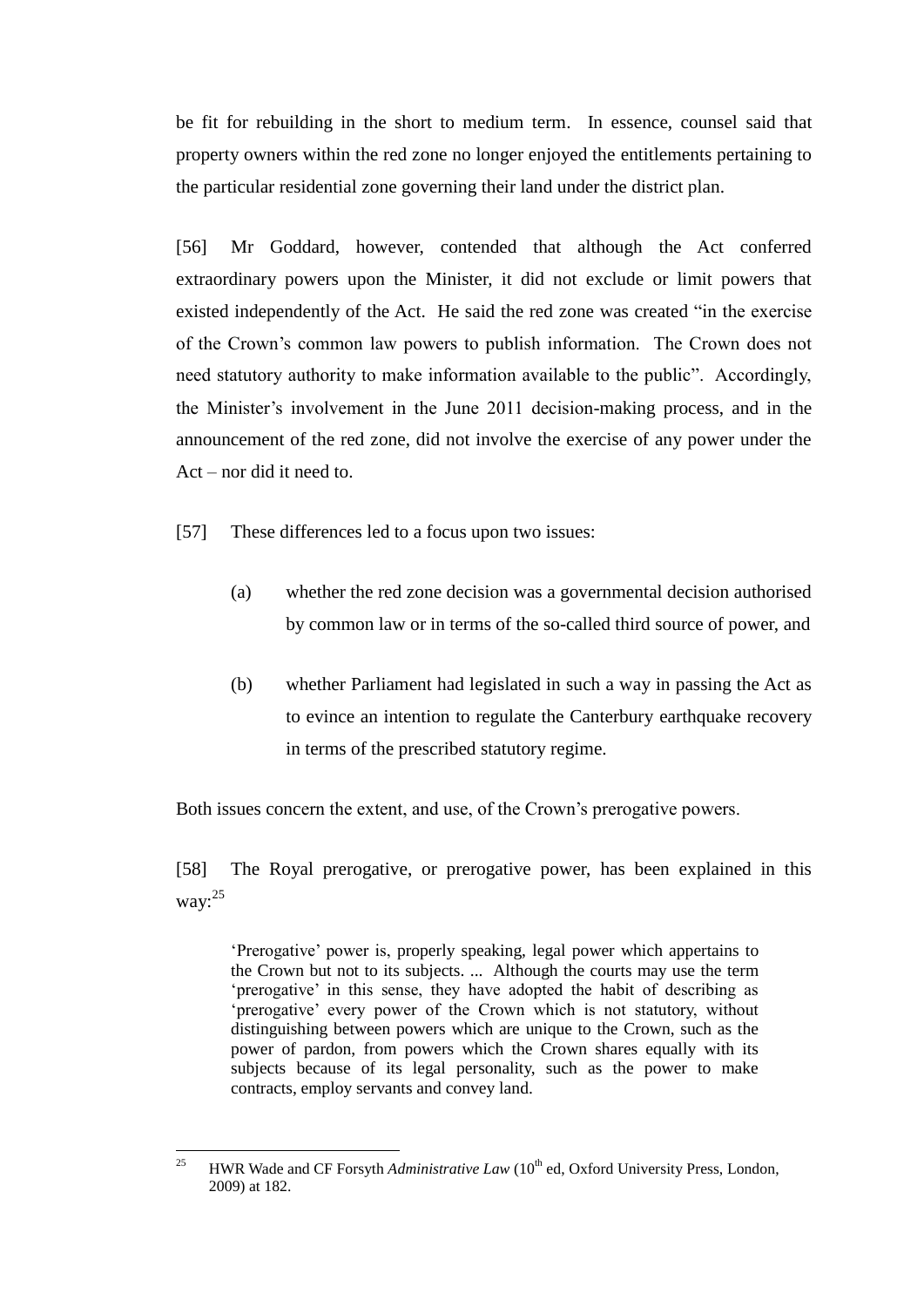[59] The third source of power is a controversial area, recently examined by Professor Harris.<sup>26</sup> In *R v Ngan* McGrath J referred to this article, stating:<sup>27</sup>

As Professor Harris has pointed out, thousands of government actions take place every day under this form of legal authority. *Most are administrative and free from controversy, as they have no impact on the legal rights of citizens*. (emphasis added)

But, I doubt that it is necessary to enter the debate concerning the third source of power in this case. Here, I think the determinative issue is the nature, or character, of the red zone decision and whether that decision was one that could only be made using the statutory powers under the Act.

[60] I do not accept the argument that the creation and announcement of the red zone was simply an exercise of the Crown's undoubted power to publish information. In my view it was much more than that.

[61] Curiously, the Cabinet minute of 22 June 2011 decision only referred to the four newly defined zones as "noted" by the decision-makers. The relevant "agreed" actions were that the Crown would make purchase offers to most red zone property owners, and that there would be a public announcement of this. There was, of course, by the Prime Minister and the Minister on 23 June. The manner in which the decision was recorded must have been deliberate. The importance and sensitivity of the zoning decision was, however, self evident.

[62] The decisions must, I think, be viewed as a package. There were four elements: the zones, the purchase offers, the announcement and the clearance strategy – although this last element was revealed post-announcement, and only gradually. In combination the package was essentially destructive of the residential zoning designations of the red zone land. In reality the decisions meant that over time the red zone would cease to be residential, and would become open space. In the meantime, the residential zones under the district plan subsisted, but in reality were no longer operative.

<sup>26</sup> <sup>26</sup> Harris, "The 'Third Source' of Authority for Government Action Revisited" (2007) 123 LQR 225.

<sup>27</sup> *R v Ngan* [2008] 2 NZLR 48 (SC) at [96].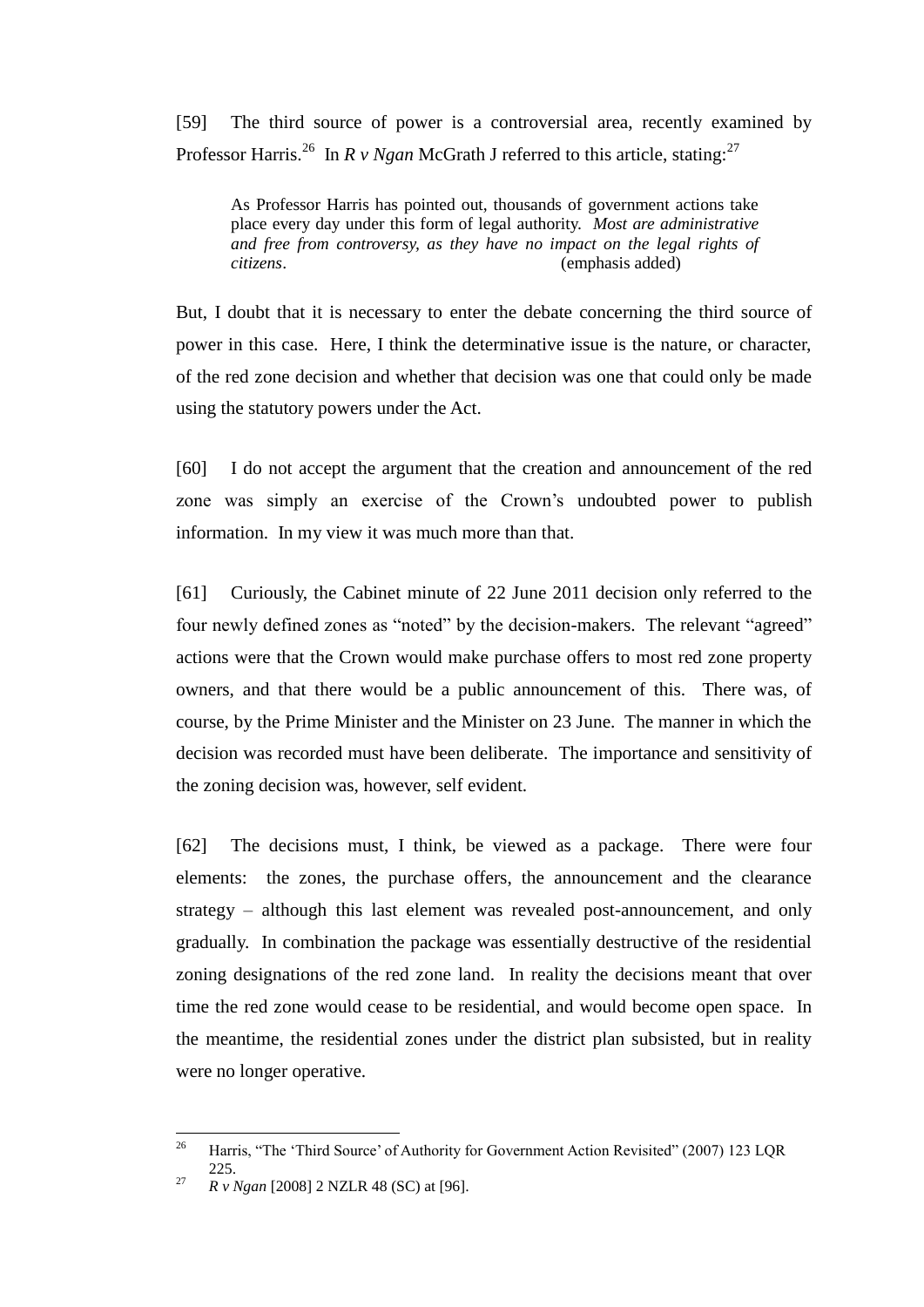[63] The RMA governs how property owners may use their land. Section 9 provides a negative definition, that no-one may use land in a manner that contravenes a national standard, or a regional or district rule. Most important in this instance is the district plan, which prescribes conditions for the use and development of residential sections by reference to zoning. The applicants' land was zoned residential, but subject to different building criteria depending upon the permitted intensity of residential development. The property owners had the right to establish and live in their homes subject to compliance with the plan.

[64] It is the function of the City Council under section 31 of the RMA to manage and control "the effects of the use, development or protection of land and associated natural and physical resources ...". In doing so, the Council before bringing down or changing a plan is required to make an evaluation of "alternatives, benefits and costs".<sup>28</sup> Hence, as Elias CJ has stated: <sup>29</sup>

The district plan is key to the (RMA's) purpose of enabling "people and communities to provide for their social, economic, and cultural well being". It is arrived at through a participatory process, including through appeal to the Environment Court. *People and communities can order their lives under it with some assurance*. (emphasis added)

That was no longer so in the red zone.

[65] As the submission of the HRC emphasises New Zealand's international obligations are also relevant in this context. New Zealand has ratified the Universal Declaration of Human Rights,<sup>30</sup> together with the two main treaties the International Covenant on Civil and Political Rights (ICCPR) and the International Covenant on Economic Social and Cultural Rights (ICESCR). Article 17 of the former provides:<sup>31</sup>

1. No one shall be subjected to arbitrary or unlawful interference with his privacy, family, home or correspondence, nor to unlawful attacks on his honour and reputation.

<sup>28</sup> <sup>28</sup> Section 32 Resource Management Act 1991.

<sup>&</sup>lt;sup>29</sup> *Discount Brands Ltd v Westfield (New Zealand) Ltd* [2005] 2 NZLR 597 (SC) at [10].

<sup>30</sup> Universal Declaration of Human Rights adopted and proclaimed by United Nations General Assembly Resolution 217 A (III) on 10 December 1948.

<sup>&</sup>lt;sup>31</sup> ICCPR adopted by the General Assembly of the United Nations on 19 December 1966.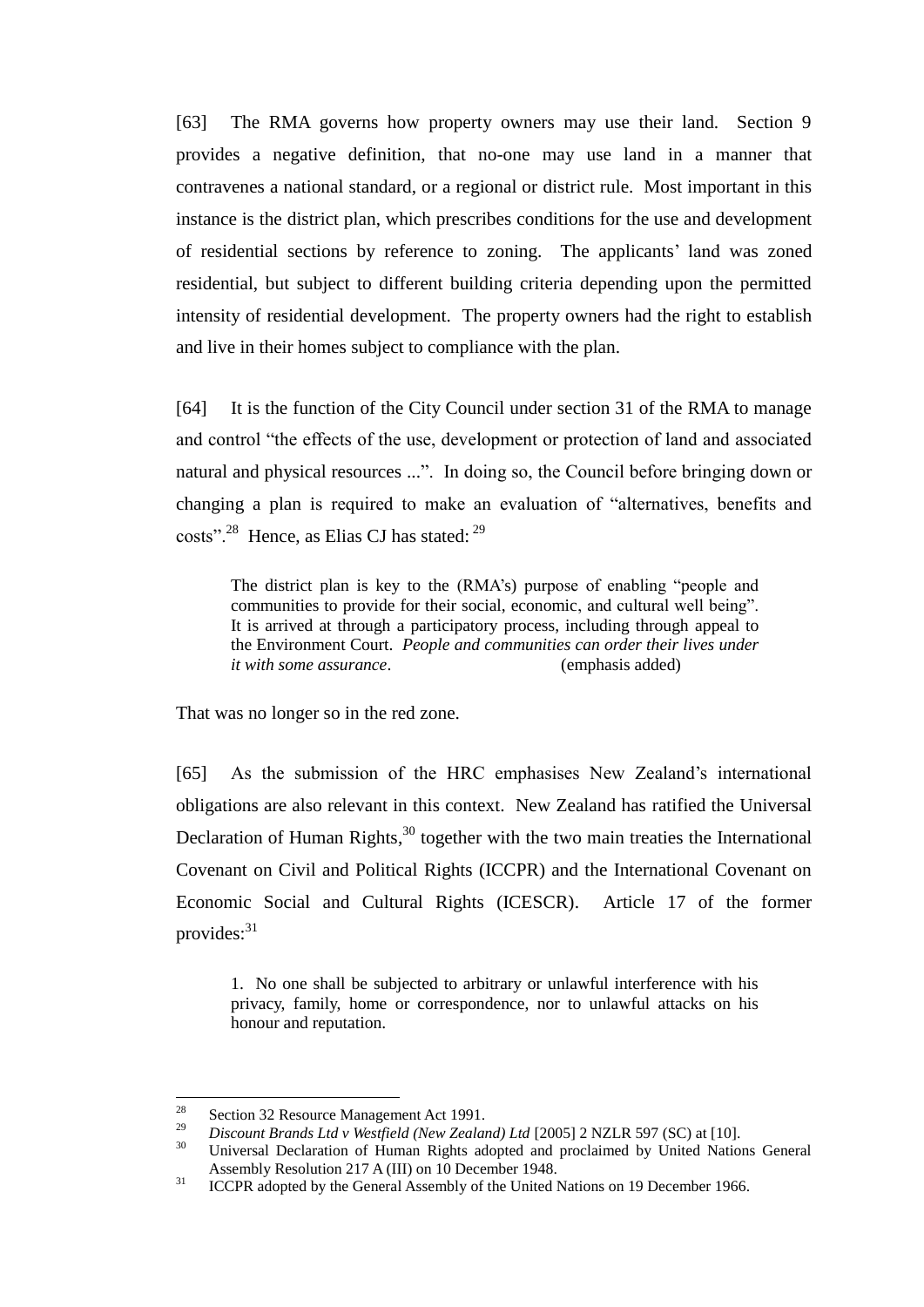#### 2. Everyone has the right to the protection of the law against such interference or attacks.

The use and enjoyment of one's home is a fundamental human right. In my view the creation of the red zone comprised an interference with that right. Whether that interference was arbitrary and unlawful depends on whether the red zone decision had to be made pursuant to the Act, a question to which I now turn.

## <span id="page-22-0"></span>*Do the principles in De Keyser's case apply here?*

[66] In *Attorney-General v De Keyser's Royal Hotel Limited<sup>32</sup>* the House of Lords considered whether prerogative powers had been displaced by the enactment of statutory powers in favour of the Crown. The case concerned whether compensation was payable to the owners of a hotel which had been requisitioned during wartime for defence purposes. The Crown asserted that the royal prerogative enabled it to take possession of the premises without obligation to pay compensation. Lord Parmoor said in relation to prerogative powers:<sup>33</sup>

The growth of constitutional liberties has largely consisted in the reduction of the discretionary power of the executive, and in the extension of Parliamentary protection in favour of the subject, under a series of statutory enactments. The result is that, whereas at one time the Royal Prerogative gave legal sanction to a large majority of the executive functions of the Government, it is now restricted within comparatively narrow limits. The Royal Prerogative has of necessity been gradually curtailed, as a settled rule of law has taken the place of an uncertain and arbitrary administrative discretion.

[67] As to when the prerogative is overtaken by statute Lord Dunedin said this: $34$ 

... it is equally certain that if the whole ground of something which could be done by the prerogative is covered by the statute, it is the statute that rules. On this point I think the observation of the learned Master of the Rolls is unanswerable. He says: "What use would there be in imposing limitations, if the Crown could at its pleasure disregard them and fall back on prerogative?"<sup>35</sup>

[68] In my view the *De Keyser* test is met in this case. The Act contained express powers to make, and implement, decisions to create a red zone and make purchase

<sup>32</sup> <sup>32</sup> *Attorney-General v De Keyser's Royal Hotel Limited* [1920] AC 508.<br><sup>33</sup> Pega 568

 $\frac{33}{34}$  Page 568.

 $^{34}$  Page 526.

<sup>35</sup> See also *NZ Recreational Fishing Council Inc. v Sanford Ltd* [2009] 3 NZLR 438 (SC) at [63].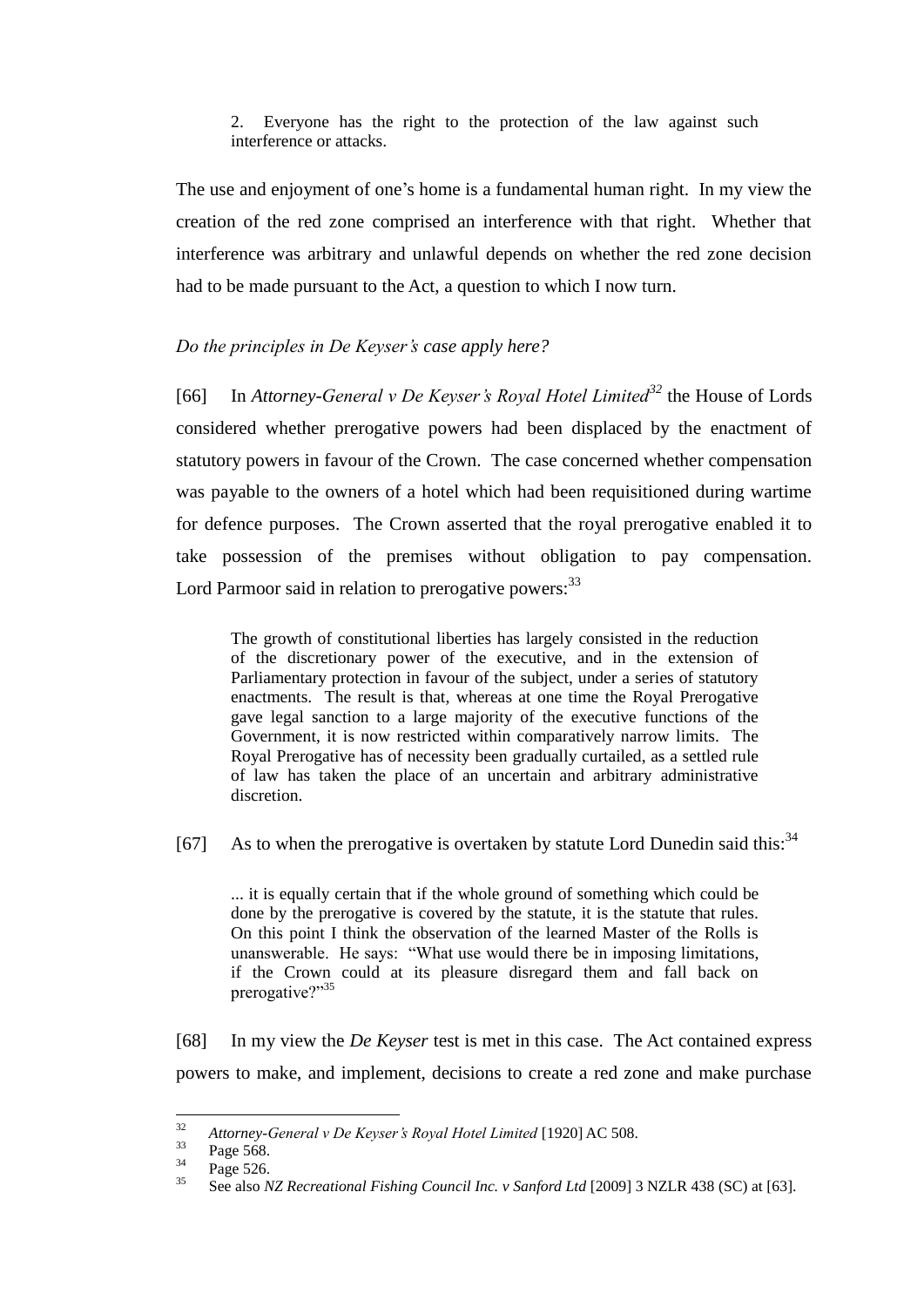offers to affected property owners. Indeed, the repeal of the Canterbury Earthquake Response and Recovery Act 2010 in favour of the new Act is instructive. Under the 2010 Act, the Minister could seek an exemption, modification or extension in relation to numerous other statutory provisions where this was necessary for the purposes of the earthquake recovery. He was required to heed advice from an advisory body, after which an Order in Council having the effect of legislation could be obtained to effect the statutory change.

[69] By contrast, the 2011 Act is rather more prescriptive, particularly in relation to public consultation and the development of a recovery strategy and plans. Significantly, s 27 enables the Minister to suspend, amend or revoke in whole or part an RMA document pertaining to Greater Christchurch. Likewise, s 53 empowers the chief executive to purchase property in the name of the Crown; and s 54 the Minister to compulsorily acquire property in terms of the Public Works Act 1981. The exercise of these powers, however, would be subject to s 10, as that section was analysed and explained in *Independent Fisheries*.

[70] I doubt that there could be a clearer case of express statutory powers conferred on the Crown in a well defined field than this. It follows in my view that the Minister was obliged to invoke section 27 in order to define and create the red zone.

[71] Why this was not done is not explained in the Minister's affidavit. It states at the outset that the applicants "challenge my involvement in Cabinet decisionmaking, rather than the exercise by me of my statutory powers", but the balance of the affidavit does not explain how it was decided to proceed by way of group ministerial decision-making. Given the terms of the Act, and the Minister's personal responsibility to guide the response to and recovery from the impacts of the Canterbury earthquakes, it must have been the case that thought was given to this issue, and presumably advice taken, before an election to proceed outside the Act was made.

[72] Mr Goddard sought to overcome this deficiency by making very detailed submissions directed to the Public Finance Act 1989 and the State Sector Act 1988.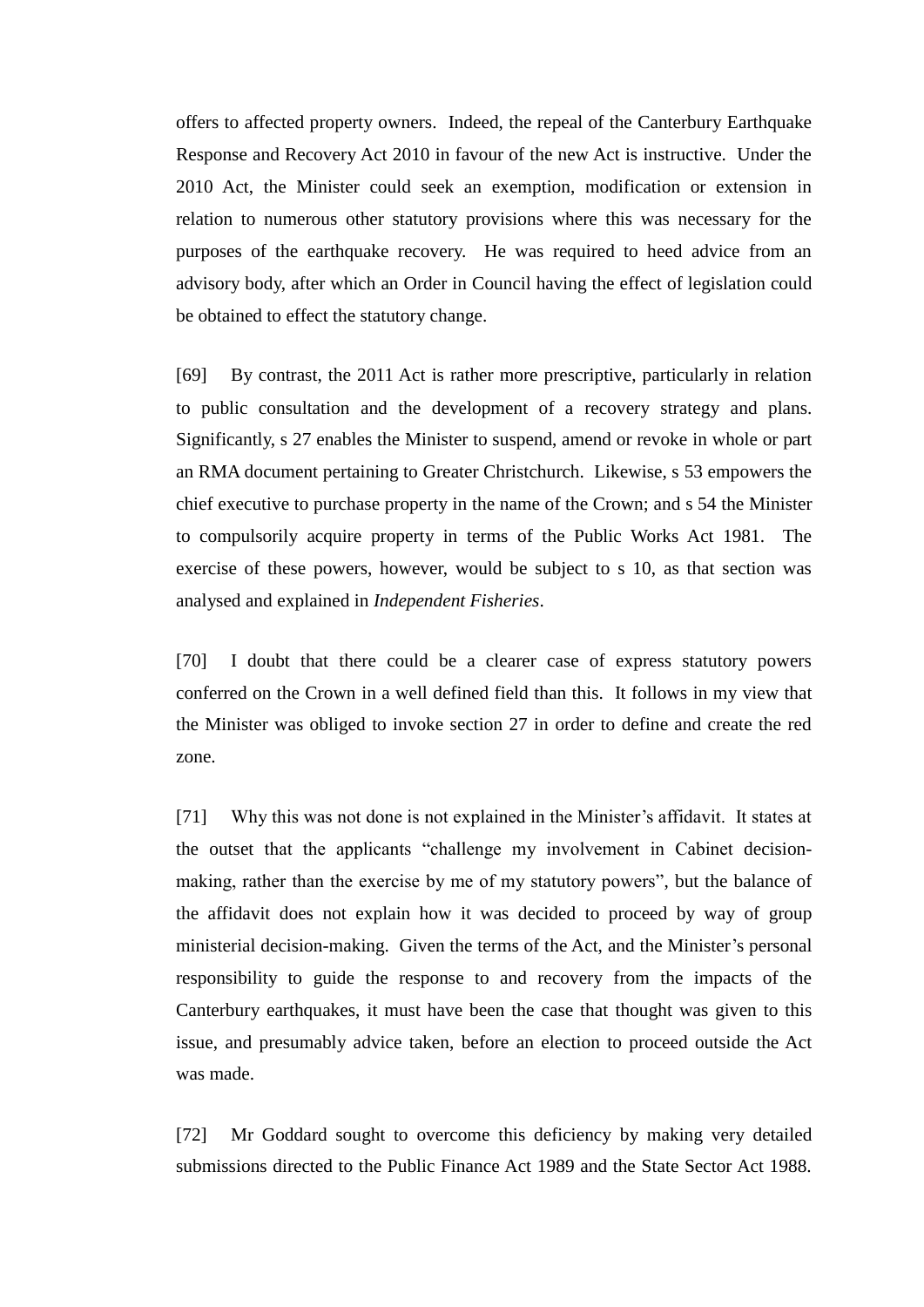He stressed the financial implications of the red zone buy-out and the fundamental principle that a government department cannot commit to capital expenditure except as expressly authorised by an appropriation, or other authority. Hence, the argument concluded on the note that "major policy decisions involving significant expenditure are made by Cabinet, and in making decisions on how to exercise powers and perform functions of a discretionary nature that involve the expenditure of public money the relevant Minister or official can and must take into account the available funding under the relevant appropriation".

[73] This analysis was, I think, something of a distraction. I accept of course that the Minister could not possibly commit the government to massive expenditure without the approval of Cabinet. But there is a distinction between decision-making and appropriation principles. Here the Act provided extensive powers, and governed by whom and how they were to be exercised. The availability of government funding was crucial, but was nonetheless a separate issue, although one that had to be factored into the process. Financial considerations did not enable the Act to be put aside in favour of decision-making by a group of Ministers on behalf of Cabinet.

#### <span id="page-24-0"></span>*Is the relief sought appropriate?*

[74] The Outcasts seek a declaration that neither the declaration of the red zone, nor the subsequent offers made by the Crown to property owners in those zones, affect the existing rights at law of residential occupation of property owners in these zones. Mr Goddard, in a reply memorandum, opposed this relief both because the 22 June 2011 decisions did not purport to legally affect the rights of property owners and because the terms of the proposed declaration were inapt in any event. I shall deal with these aspects separately.

[75] Although the Outcasts no longer seek a declaration that the creation of the red zone and the associated clearance strategy were unlawful, I nonetheless consider it essential to examine whether the red zone decision in particular was made according to law. The contentions advanced on behalf of the respondents require this approach. Mr Goddard's acceptance that property owners' rights were not affected was a reflection of his contentions that decision-making outside the Act was permissible,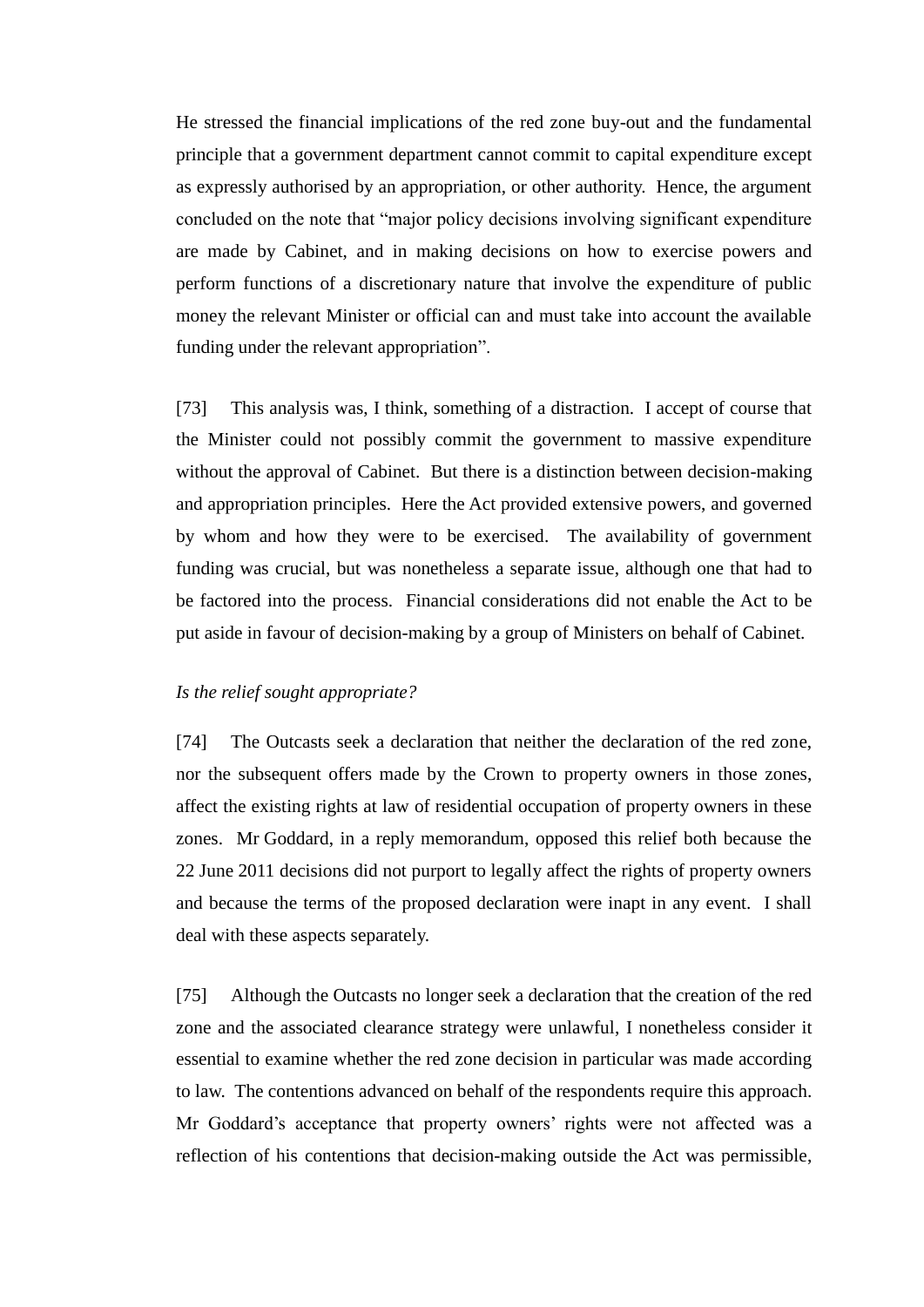and that the red zone was created by the exercise of the Crown's power to "publish information". Rejection of these propositions means that the concession falls away.

[76] Mr Goddard also submitted that the declaration was inappropriate because the phrases "declaration of the red zone" and "the existing rights at law of residential occupation of property owners" were unclear. Any order should specify a particular decision and also the unaffected existing rights at law. Counsel further submitted that the rights of those property owners who have accepted the Crown's purchase offer are clearly affected, whereas the proposed declaration does not recognise as much.

[77] The final point raises a matter of major significance. At the time of the hearing, out of 6,643 insured residential property owners, 6,607 had received Crown offers. The other 36 owners had not consented to the receipt of an offer. Moreover, 98.97 percent of those who had received an offer had also accepted it. Even in relation to vacant land owners and uninsured residential property owners the figures are:

|                       | <b>Total Properties</b> | <b>Offer Sent</b> | Accepted |
|-----------------------|-------------------------|-------------------|----------|
| Vacant Land           | 74                      | 70                | 72.79%   |
| Uninsured Residential | 91                      | 89                | 62.64%   |

[78] Hence, regardless of the decision-making process and my conclusion that the decision was not made according to law, the fact remains that the present situation is essentially a fait accompli. This suggests that the Crown offers were pitched at a level sufficient to enable most members of the red zone community to recover from the impacts of the Canterbury earthquakes. Or at least, the buy-out offers, particularly the 100 percent offers, were perceived as a better option than the market place could possibly provide.

[79] These factors no doubt influenced the Outcasts' decision to no longer seek a declaration that the red zone decision be set aside. Over two years have passed since the decision was made. Sometimes, events subsequent to a decision being made, particularly where the interests of third parties are involved, can erode or even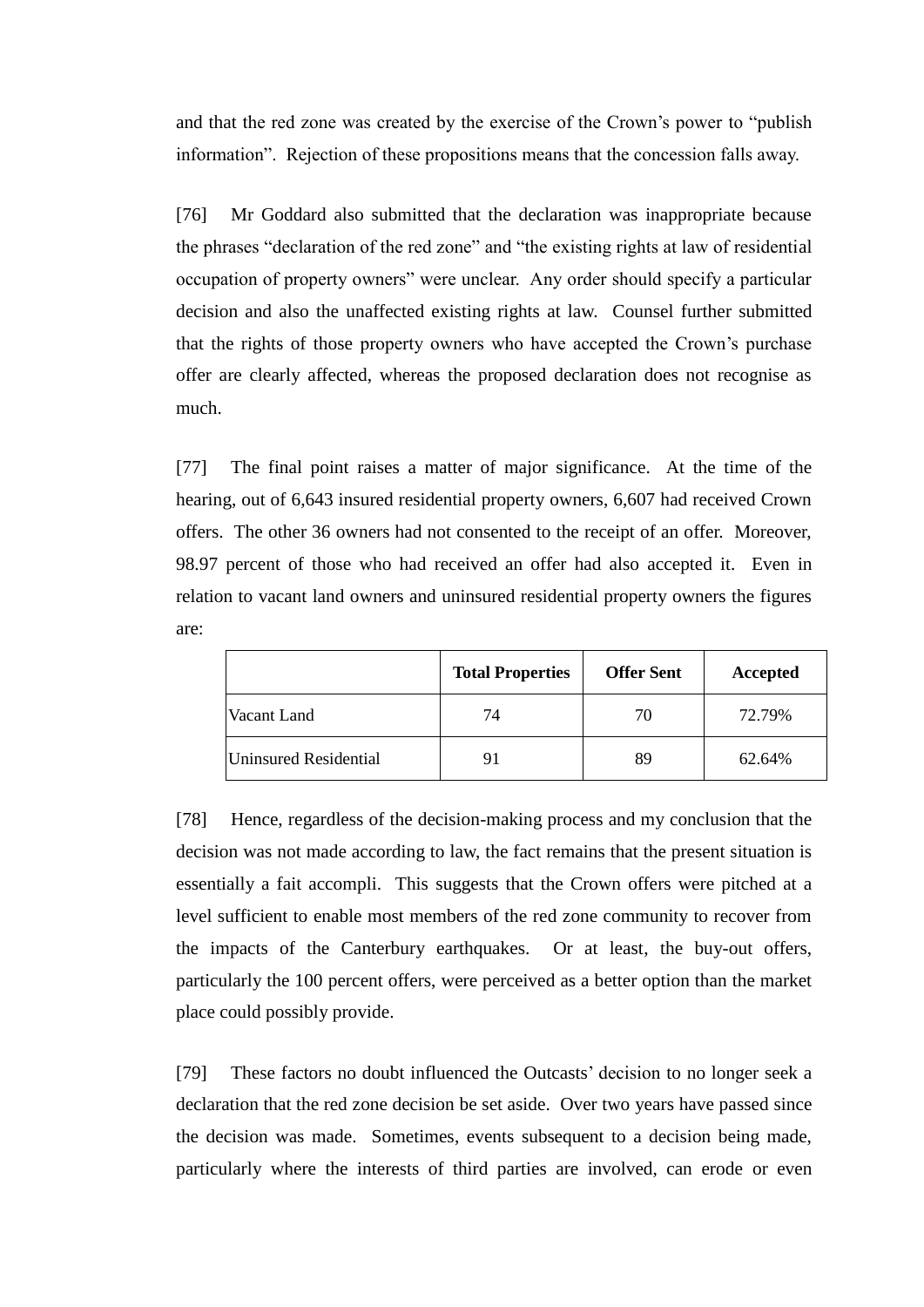remove the utility of relief which previously might have been appropriate.<sup>36</sup> In these circumstances the more modest reformulation of the relief sought is understandable.

[80] But, it remains for me to confront whether even this relief is appropriate. A number of the points raised in opposition have substance. But to my mind the Outcasts are entitled to relief in the form of a suitably framed declaration. Although remedies in the judicial review context are discretionary, where there is a finding of error of the present kind it is essential that the Court clearly says as much.<sup>37</sup>

[81] Accordingly, I make:

A declaration that the decision to create the red zone announced on 23 June 2011 did not lawfully affect the property rights of the property owner applicants in the proceeding CIV-2013-409-000843 (the 'Outcasts').

This declaration provides clarification, and vindication, but is limited to those who have successfully challenged the decision-making process.

## <span id="page-26-0"></span>**Should the September 2012 50 percent offers be set aside?**

## <span id="page-26-1"></span>*Who was the decision-maker?*

[82] To briefly recap, CERA officials, the general manager and a senior adviser of strategy planning and policy, prepared iterations of a draft Cabinet paper. The final draft met with the approval of the Minister, who on 30 August 2012 signed the paper so it could be lodged with the Cabinet office. The paper contained recommendations made in the name of the Minister.

[83] On 3 September 2012 the Minister chaired a meeting of 12 Ministers who comprised the Cabinet Business Committee. For present purposes the key decision taken was the agreement of the Committee that the Crown make offers to purchase vacant land, and uninsured improved properties, in the red zone "on the same terms as Option Two for insured residential properties, but at a reduced rateable value (50 percent) in respect of the land component of the value".

<sup>36</sup> <sup>36</sup> See for example *Fowler and Roderique Limited v Attorney-General* [1987] 2 NZLR 56 (CA).

<sup>37</sup> *Fitzgerald v Muldoon* [1976] 2 NZLR 615 (SC) at [623] (lines 37-40).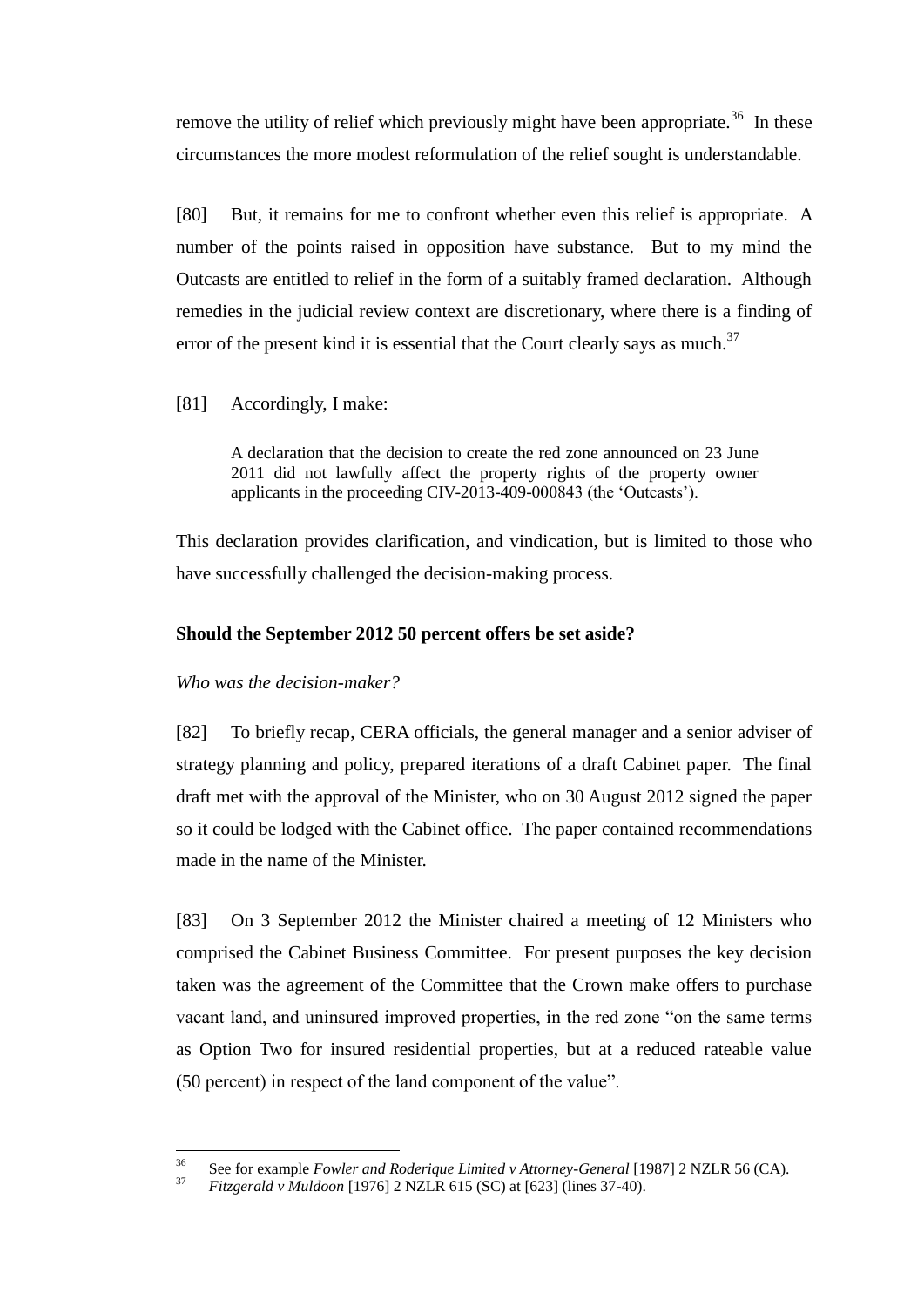[84] On 13 September 2012 the Minister publically announced the basis of the intended Crown offers (including those to be made to insured commercial/industrial, and leasehold residential, property owners).

[85] The affidavits filed by the Minister and Mr Sutton in these proceedings refer to the decision-making process. The Minister said:

[71] While it is Mr Sutton's function under the Act to make offers to acquire property for earthquake recovery purposes, on behalf of the Crown, *I was satisfied that it was necessary for the purposes of the Act for these offers to be made,* and in particular that it was necessary to enable a focused, timely, and expedited recovery. I would have been surprised if Mr Sutton had decided not to proceed with an offer, once the making of such an offer and the expenditure on those offers had been authorised by Cabinet. And as explained above, the Cabinet decisions on funding set a ceiling on what Mr Sutton could offer in respect of these properties as he could not offer to pay out more public money than Cabinet had authorised. (emphasis added)

#### [86] Mr Sutton said:

[41] Having received authority from Cabinet to make offers in respect of vacant land, uninsured properties, insured commercial/industrial properties and the residential leasehold properties, my office began the offer process. *It is perhaps self-evident, but I considered that it was necessary to make the offers that Cabinet had authorised for the purposes of the earthquake recovery.* Once funding had been made available for that purpose I was in a position to make those offers, by exercising my powers under section 53 of the Act which enables me to purchase land in the name of the Crown.

(emphasis added)

[87] I interpret these comments as passing acknowledgments that both the Minister and the chief executive understood the obligation imposed by s 10 of the Act. That said, the fact is that the decision to make the 50 percent offers was not made under, and in compliance with the requirements of, the Act.

#### <span id="page-27-0"></span>*Grounds of challenge*

[88] The Outcasts' main claim is that the decision to make 50 percent offers was not made under the Act and is therefore unlawful. They further allege that the offer is oppressive, disproportionate, contrary to their human rights and an abuse of power. In support of these grounds various factual arguments were advanced, including that the prevailing circumstances in September 2012 were such that the purchase offers were a form of "de facto compulsory acquisition". Another factual contention was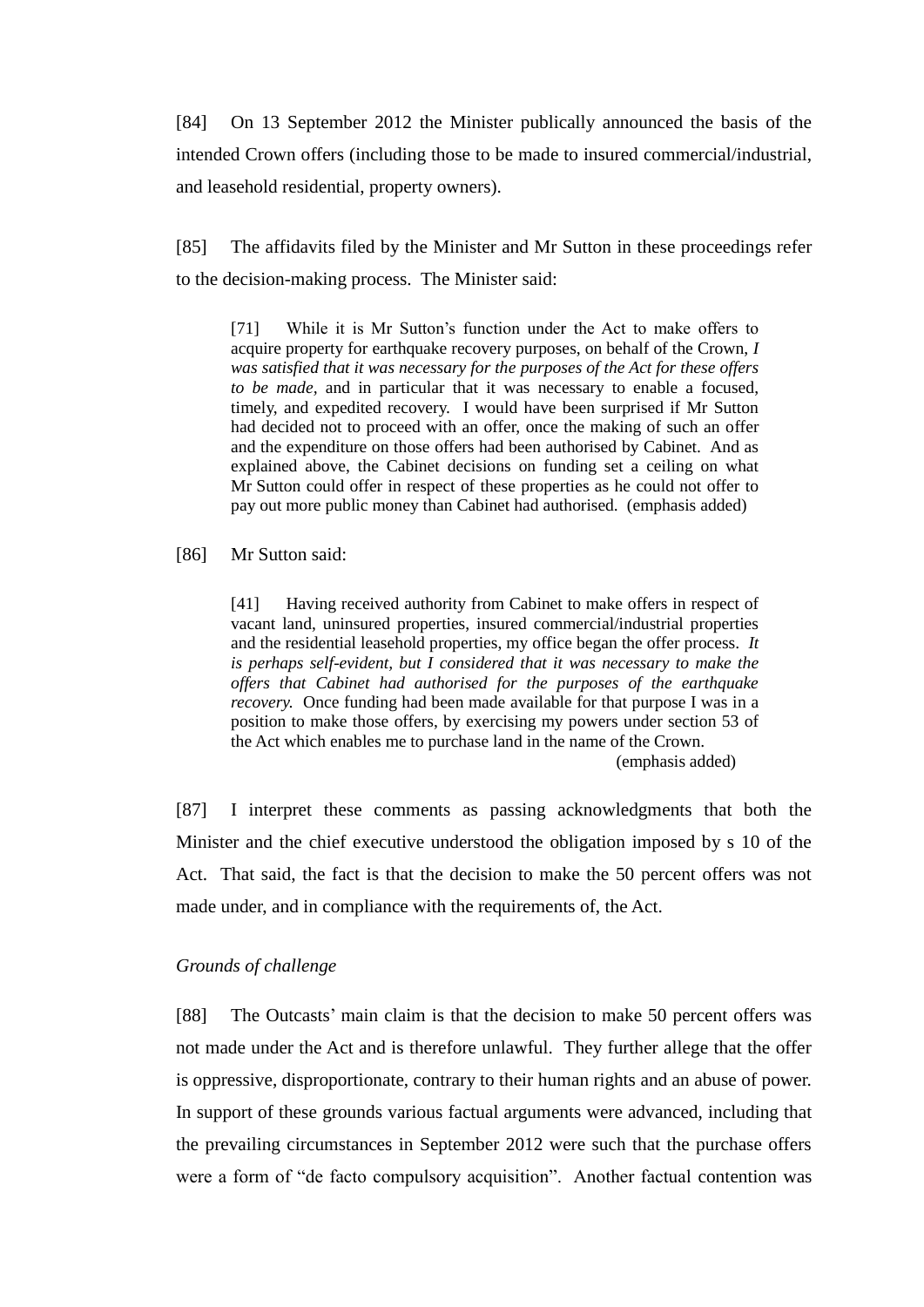that the "moral hazard" thesis, which underpinned the decision to limit the offers to 50 percent of the rating value of the land, was misconceived.

[89] The Fowler Developments case was put on the basis that in terms of the Act the chief executive, and the Minister, were duty bound to act in an even handed manner. There were several planks to the contention that the Company had not received equal treatment. As an owner of vacant land, it could not obtain insurance cover as it is unobtainable. Once building construction began, insurance cover would have been taken up and this would have triggered EQC cover of the land as well. It followed that the moral hazard argument, that making 100 percent offers to uninsured property owners would provide a future disincentive to owners taking out insurance cover, was misplaced. More generally, counsel also submitted that the boundaries of the red zone were drawn on a policy basis to define areas where land remediation and infrastructure repair was problematic, but with no regard to the individual circumstances of owners within the zone.

#### <span id="page-28-0"></span>*The offers were not made under the Act*

[90] The finding, and reasoning, relating to the creation of a red zone is of equal application to the September 2012 decision to make 50 percent offers to the applicants. Following the Committee meeting the Minister made a public announcement and then the chief executive invoked s 53 to make purchase offers, but there was no deliberative process as required under s 10 and the Act generally. Both simply proceeded to implement a decision made in Committee. In my view, it inevitably follows that the essential decision was made outside of, and without regard for, the statutory regime and was not made according to law.

#### <span id="page-28-1"></span>*The other grounds of challenge*

[91] There is, I think, considerable overlap between the main ground of challenge and the further grounds identified above, and likewise in relation to the various factual contentions. This is so because the purposes of the Act; including enabling communities to respond to and recover from the earthquakes, community participation and restoring of the social, economic, cultural and environmental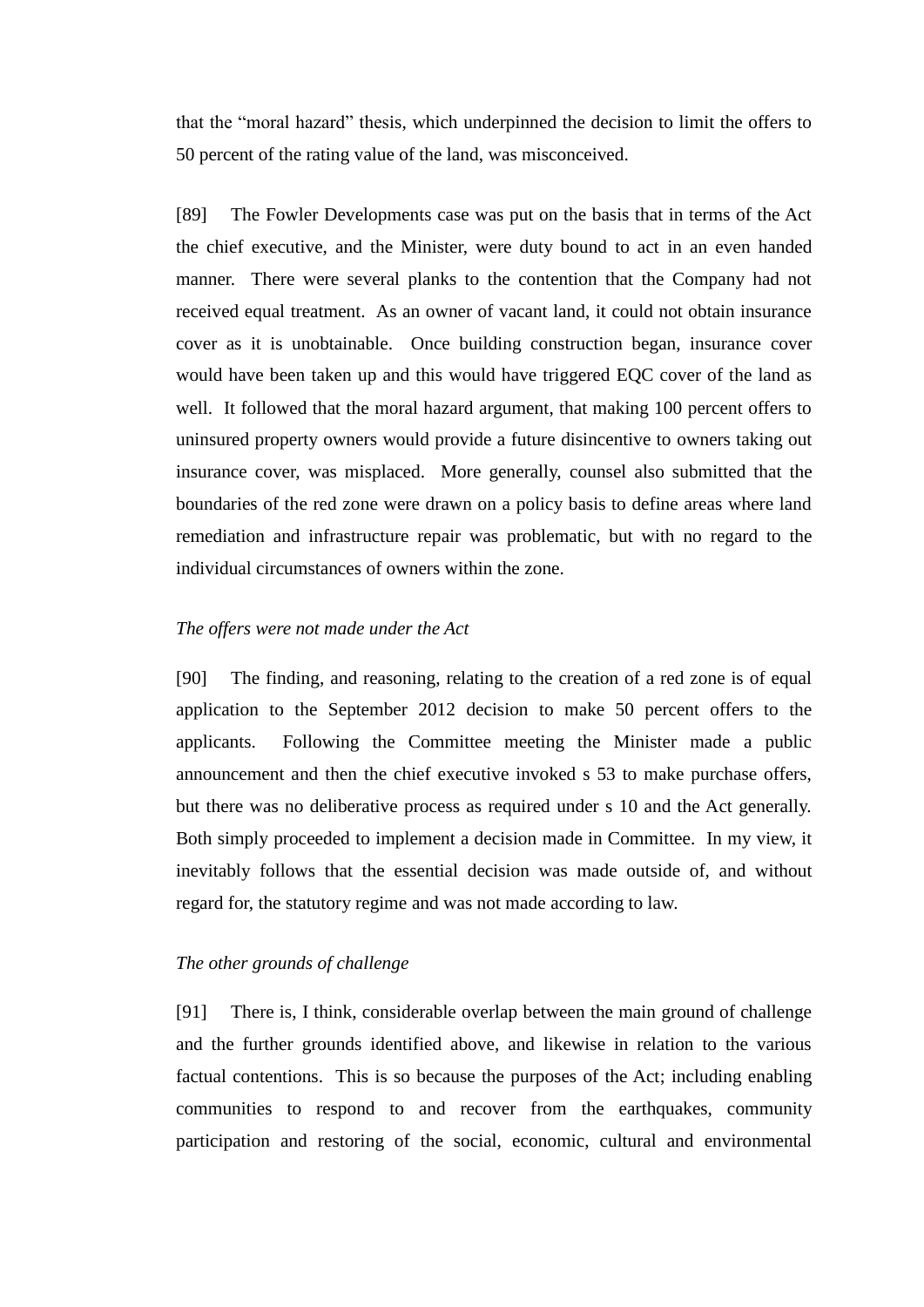wellbeing of the greater Christchurch communities; demanded societally equitable decision-making.

[92] I do not propose to consider the other grounds of challenge in any detail. I doubt that it would be profitable to do so.

[93] For example, the argument that the applicants were faced with de facto compulsory acquisition offers late last year is not particularly helpful. On the one hand, the decision of the Supreme Court in *Waitakere City Council v The Estate Homes Limited*<sup>38</sup> is authority for the proposition that a compulsory taking occurs only when a land owner is compelled to transfer rights under protest and with no choice. This suggests that there was no sufficient element of compulsion in this case. On the other hand, red zone residents faced with a Crown purchase offer, had no or little option but to accept it. In the first place the offers were pitched at a level sufficient to make them attractive, given that the subject land was not only damaged, but within the red zone. Particularly as areas became depopulated, infrastructure fell into disrepair and essential services came under threat, the outlook for property owners was bleak. In reality, they had but Hobson's choice.

[94] Similarly, the moral dilemma debate is of limited utility. On the one hand it seems a legitimate factor to take into account, as the Ministers did. But on the other it was a blunt instrument because no distinction was drawn between those who made a deliberate election to be uninsured and those who were uninsured through no fault of their own, including because insurance cover was unobtainable.

[95] The lack of even-handedness argument however, has I think considerable merit. Clearly, the main impetus for the June 2011 decision to make 100 percent offers to insured property owners was the need to provide certainty and create the confidence necessary to enable people to move on with their lives, given that "many people have their life savings tied up in their homes", to borrow the Prime Minister's phrase. Importantly, these considerations apply equally to many of the applicants, particularly those who are the owners of uninsured house properties.

<sup>38</sup> <sup>38</sup> *Waitakere City Council v The Estate Homes Limited* [2007] 2 NZLR 149 (SC).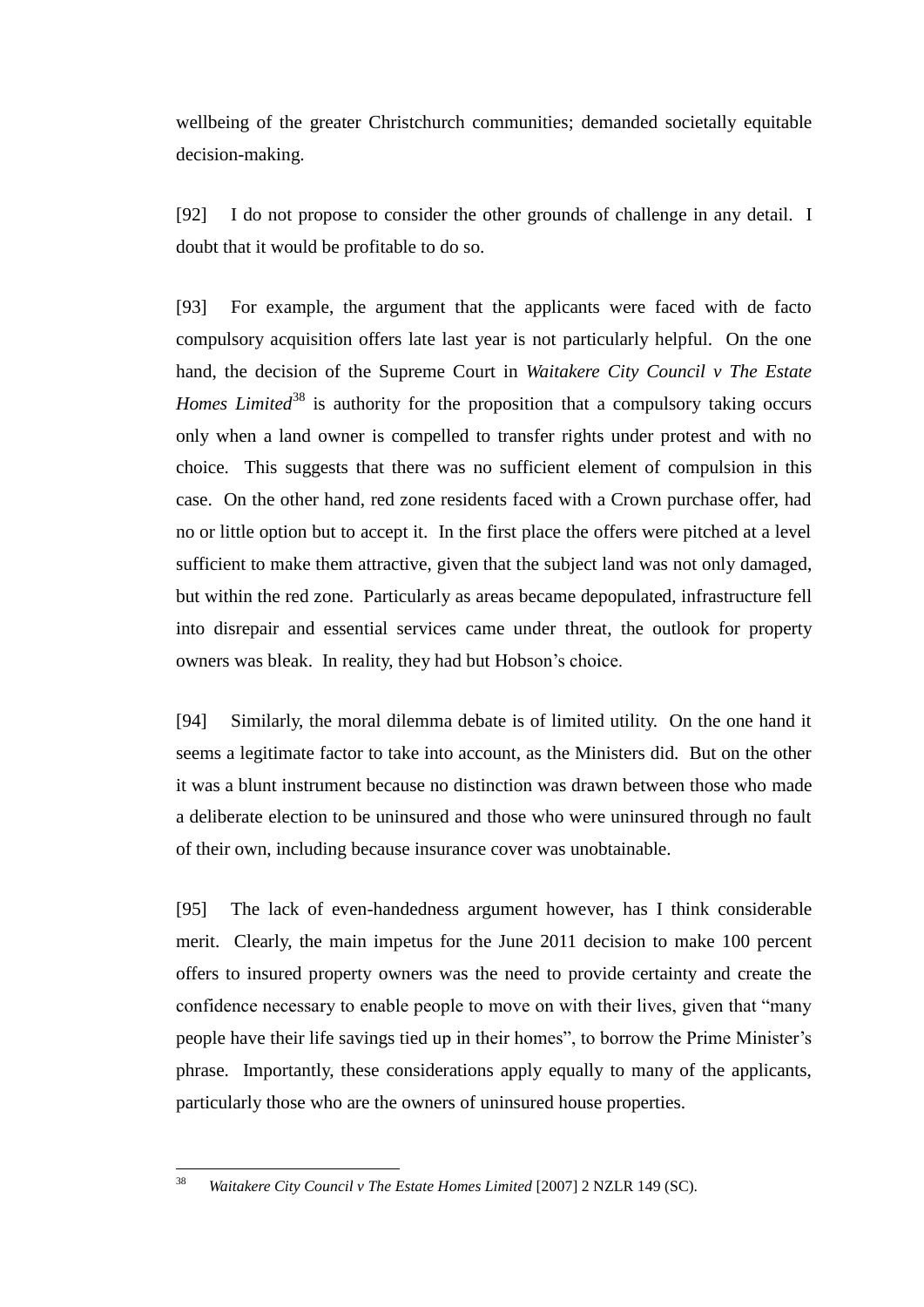[96] Yet it is apparent that payments of 50 percent of the land rating value will not enable many property owners to make a fresh start. This is clear from the questionnaires completed by applicants in the Outcasts' proceeding. Many owners are people of modest means, some are elderly and it is commonplace that their land and home is their one substantial asset. I am satisfied that the plight of this relatively small group has not been adequately considered in light of the purposes of the Act.

## <span id="page-30-0"></span>**Is relief appropriate?**

[97] The Outcasts seek relief as set out in [14B].

[98] At the hearing relief was opposed on the basis of delay. However, the applicants reformulation of the relief sought has changed matters. The period of delay is at most from mid September 2012 to February 2013 (Fowler Developments) and May 2013 (the Outcasts). I do not consider this period of delay disqualifying in the circumstances of this case and provided relief is confined to the applicants alone, a relatively small group in the overall context.

[99] There are two aspects to the proposed relief, the setting aside of the 50 percent offer decision and remission of that question for reconsideration in light of proposed directions.

[100] As to the first aspect Mr Goddard forcefully challenged the appropriateness of relief directed to setting aside the decision made by the Cabinet Business Committee. By reference to *New Zealand Maori Council v Attorney-General*<sup>39</sup> he submitted that Cabinet decisions are policy decisions which do not affect legal rights or interests. Even if Cabinet had purported to exercise a statutory power vested in some other decision-maker, the appropriate course would be to make a declaration that the decision did not amount to an exercise of the power or affect the rights and interests of others. I accept this analysis. Here, it seems to me the Minister recommended and participated in the Committee decision, with the result that the chief executive had no or little option but to implement the decision pursuant to s 53 of the Act. It was the announcement of the decision by the Minister on

<sup>39</sup> <sup>39</sup> *New Zealand Maori Council v Attorney-General* [1996] 3 NZLR 140 (CA).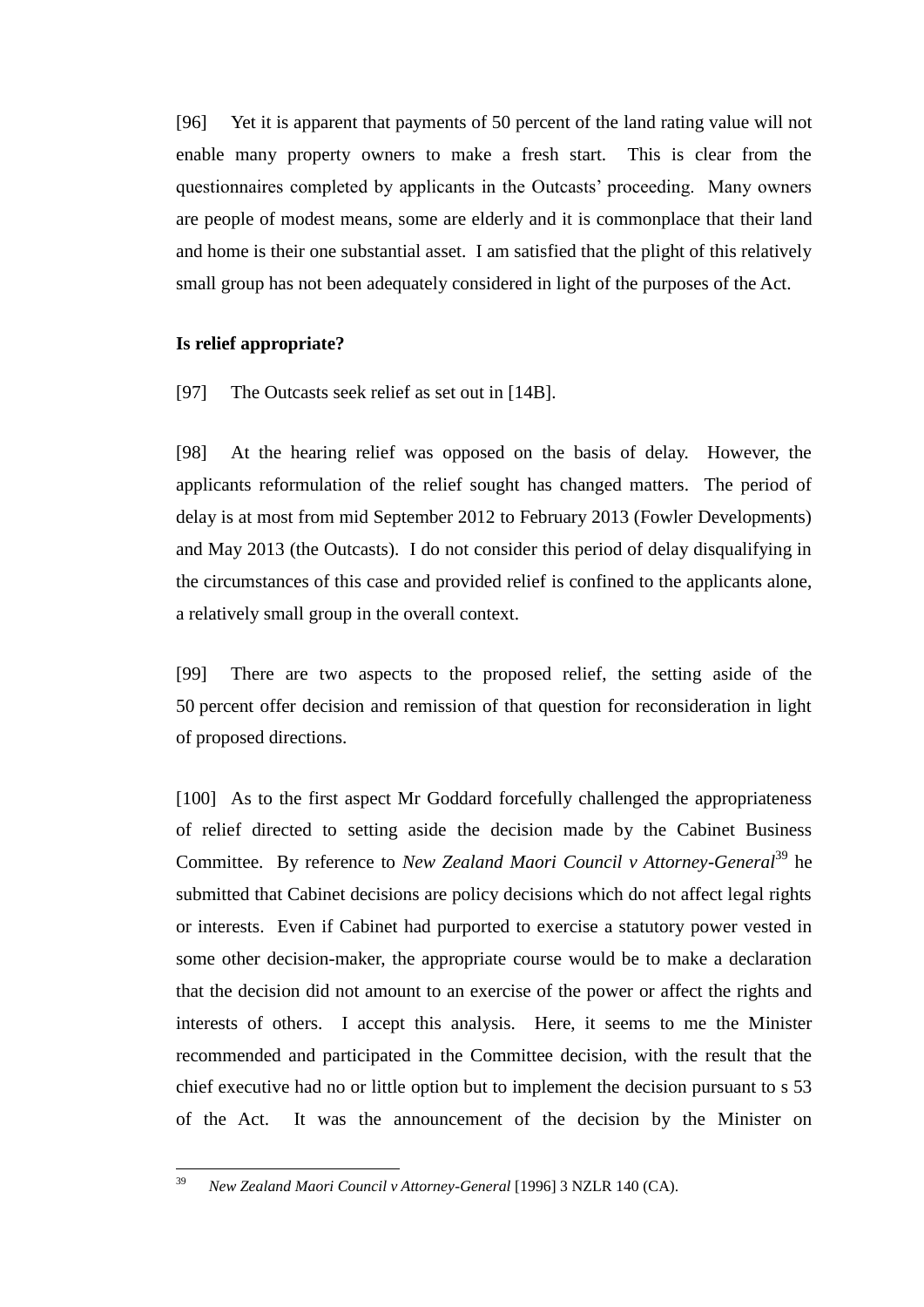13 September 2012 and the making of the offers by the chief executive subsequently that should be set aside.

[101] With regard to the second aspect I am satisfied that a direction to reconsider the 50 percent offers made to the applicants, and to make a fresh determination in accordance with the purposes of the Act, is appropriate. However, I do not favour a list of factors to which the decision-makers are to have regard. The Act, in particular its purposes, provide the required template. Otherwise, the reasons contained in this judgment may also be of assistance.

## <span id="page-31-0"></span>**Conclusion**

[102] Accordingly I make:

- (a) A declaration that the decision to offer to purchase the properties of the applicants on the terms announced by the Minister on 13 September 2012 was not made according to law and is set aside, as are the offers subsequently made to the applicants by the chief executive.
- (b) A direction that the Minister and the chief executive reconsider and reach a new decision to purchase the applicants' properties, such decision to be made in accordance with law:
	- (i) as required by the purposes and principles of the Canterbury Earthquake Recovery Act 2011, and
	- (ii) with regard paid to the reasons contained in this judgment.

Leave is reserved to the parties to revert to the Court in relation to the terms of relief in [81] and [102] if clarification is required.